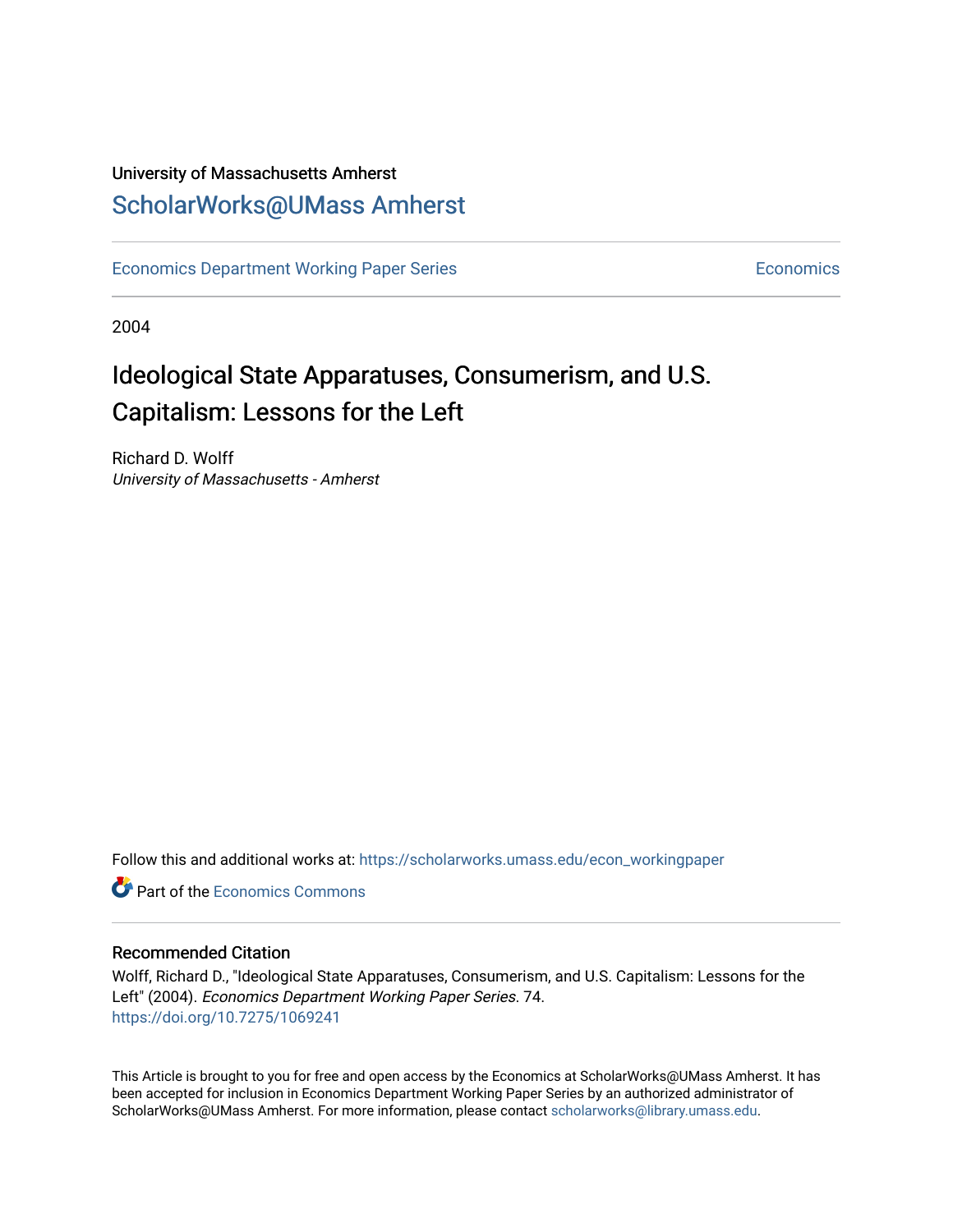# **DEPARTMENT OF ECONOMICS**

**Working Paper** 

**Ideological State Apparatuses, Consumerism, and U.S. Capitalism: Lessons for the Left** 

Richard D. Wolff

Working Paper 2004-07



# **UNIVERSITY OF MASSACHUSETTS AMHERST**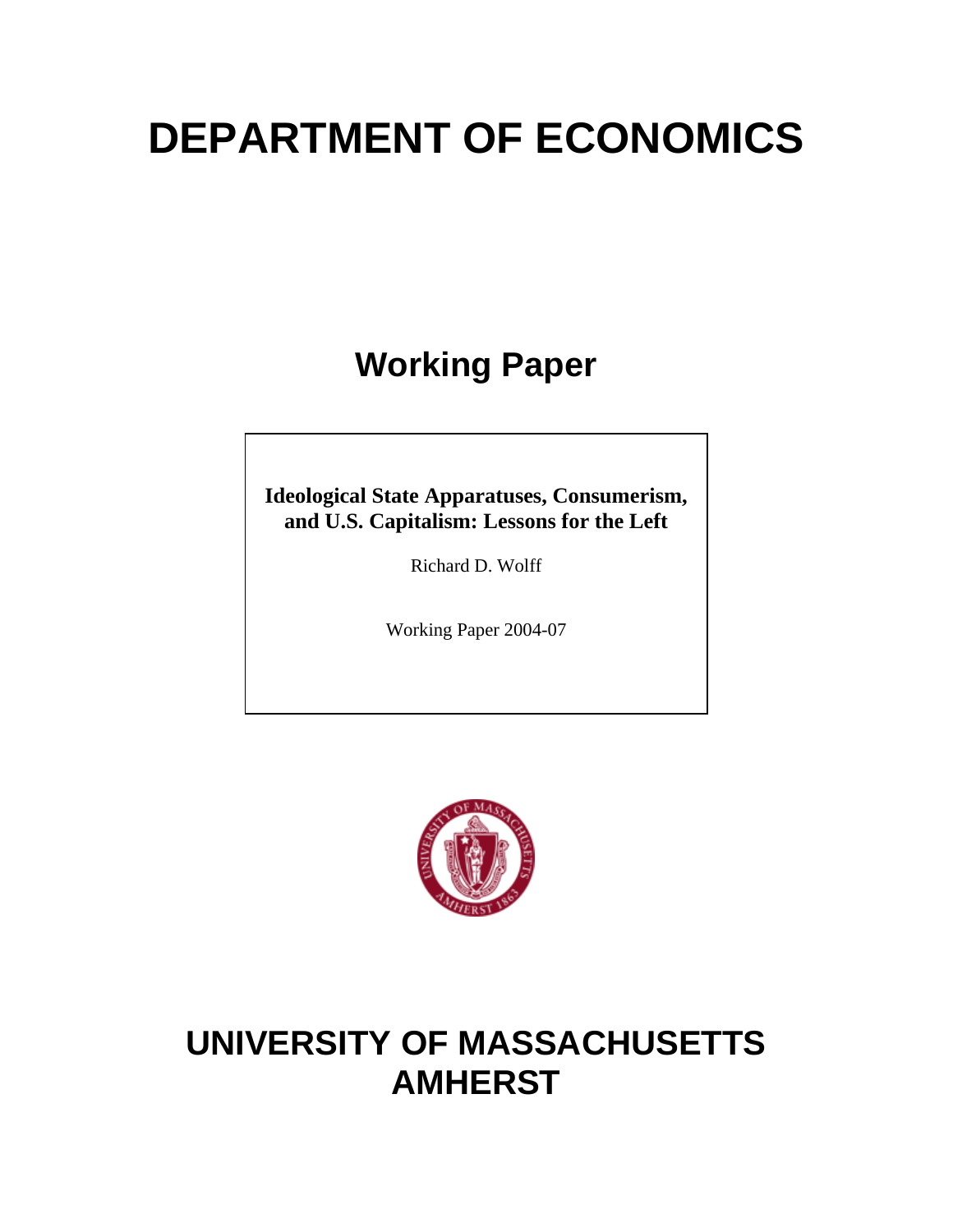## *"Ideological State Apparatuses, Consumerism, and U.S. Capitalism: Lessons for the Left"*

Richard D. Wolff

Department of Economics, University of Massachusetts, Amherst, MA 01003-9277 RDWolff@worldnet.att.net

#### **Abstract**:

 Althusser's pioneering concept of "ideological state apparatuses" is extended to the unique role of consumerism as a particular ideology enabling and supporting U.S. capitalism. It is argued that rising levels of worker consumption have functioned effectively to compensate workers for (and thereby allow) rising rates of exploitation and their negative social effects. For such compensation to succeed requires that workers embrace an ideology stressing the importance of consumption, namely consumerism. It is argued that the weakness of the US left (in labor unions, parties, and movements) stems in part from having endorsed this consumerism rather than undermining it within the framework of an anti-capitalist politics.

#### **Key words**:

Exploitation, Consumerism, Ideology, Althusser

**JEL classification: E-11, E-21, N-12**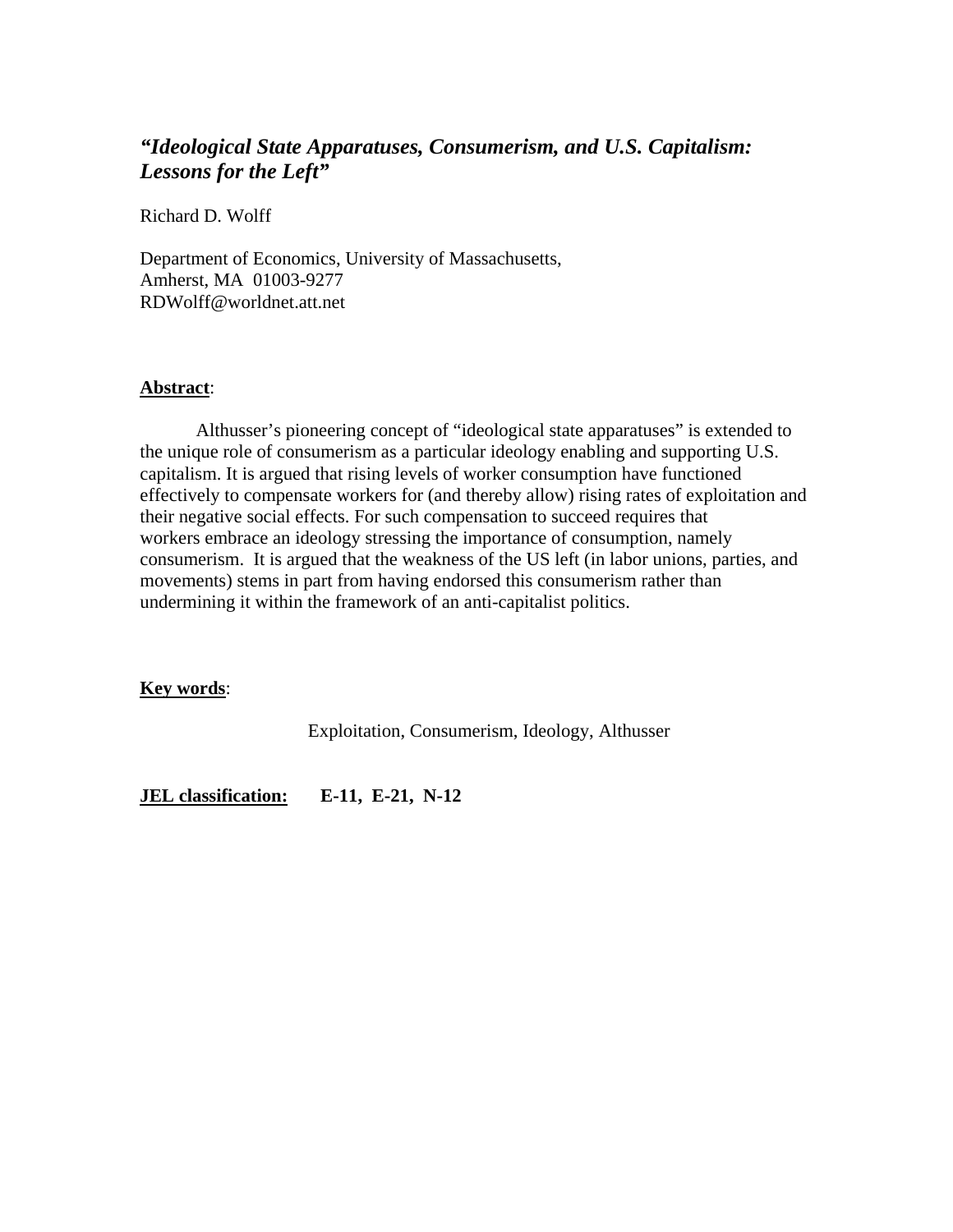## *Ideological State Apparatuses, Consumerism, and U.S. Capitalism: Lessons for the Lef[t\\*](#page-3-0)*

*By Richard D. Wolff* 

 In 1969, reflecting on France's challenge to capitalism the year before, Louis Althusser published "Ideology and Ideological State Apparatuses: Notes Towards an Investigation" (IISA). $<sup>1</sup>$  Like Marx's and Lenin's earlier assessments of the Paris</sup> Commune, Althusser's article aimed to build upon - by drawing lessons from - the successes and failures of an historic anti-capitalist uprising. Because those lessons are important yet remain widely underappreciated, we review Althusser's theory of ideological state apparatuses in this paper's first part. Those lessons enable new insights into the reproduction of capitalism in the United States. Thus, the second part below examines (1) how the particular ideology of consumerism has been crucial to sustaining the US capitalist class structure, (2) how ISAs have promoted that ideology, and (3) how its failure to understand and intervene in ISAs to counter that ideology helps to explain the US left's weakness.

#### **I. Althusser and Ideological State Apparatuses**

1

Althusser, like Gramsci in his Prison Notebooks sought to explain and thereby to help overcome the organized working class's inability to transform the recurring crises of capitalism into successful transitions to communism. Like Gramsci, Althusser turned to the realm of ideology to develop, as he put it, what Marx had only initiated  $(1995, 20)^2$  $(1995, 20)^2$  $(1995, 20)^2$ While Capital had begun to show how capitalism's forces and relations of production

<span id="page-3-0"></span><sup>\*</sup> This article incorporates many insights from Stephen Resnick through years of our collaboration. It has also benefited significantly from the criticisms of Stephen Cullenberg and David Ruccio.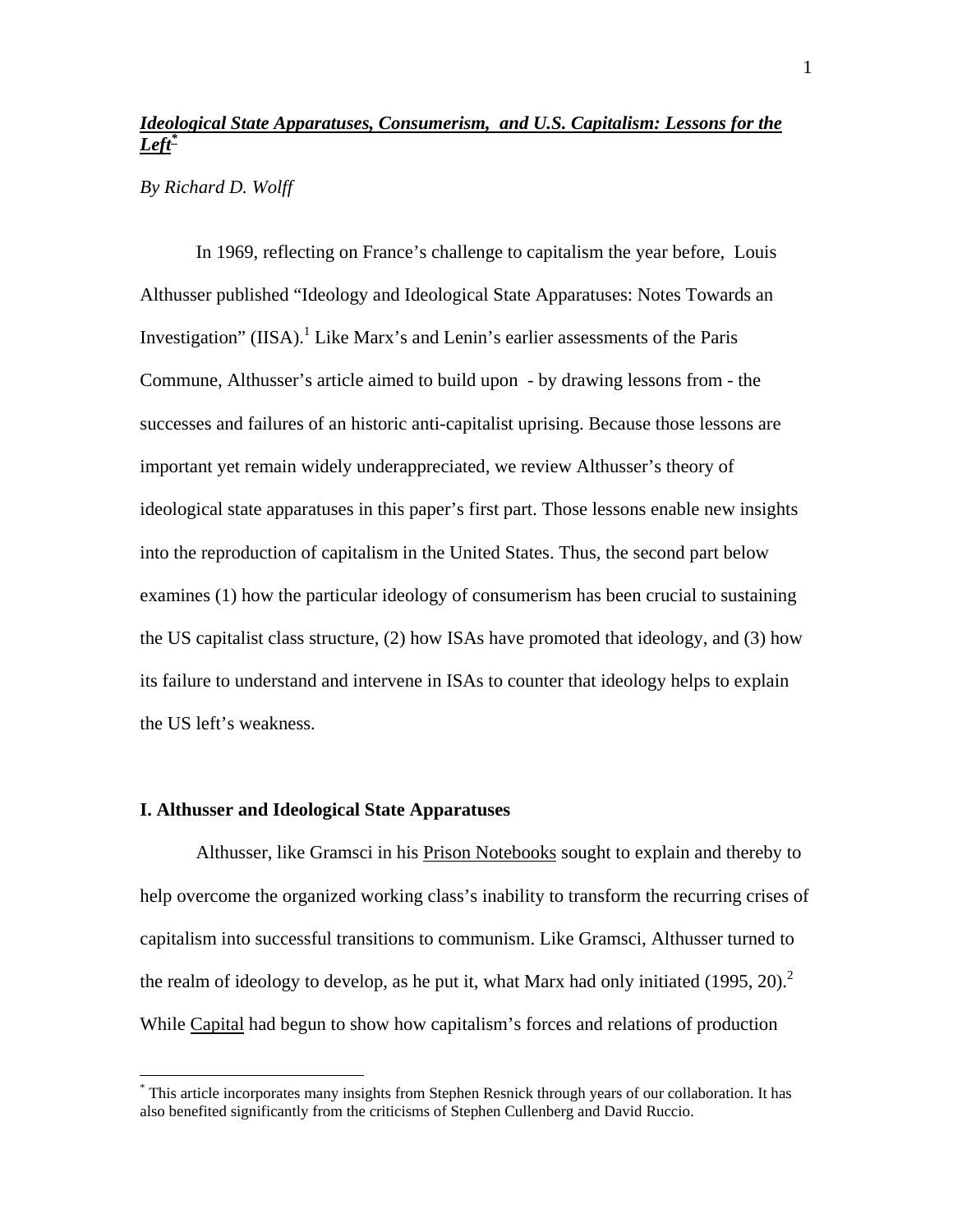were reproduced, much still remained to be done. This was especially true in the realm of culture and ideology. In undertaking a theory of ideology, Althusser's object was to explain how workers and others imagined their relationship to economy and society. He chose that object because ideology – or, more concretely, the multiple ideologies coexisting in contradiction within any society – could operate so as to preclude a capitalist crisis from becoming a transition to communism. Althusser's 1969 essay analyzed how such ideologies operate in capitalist society and what institutions ("apparatuses") enable their operation. As he stressed later to his critics, a Marxist politics governed his project (1995, 253-267). Exposing how certain ideologies and their apparatuses supported the class structure of capitalist societies could make future Marxist interventions more successful in transforming capitalist crises into transitions to communism (1976, 130; see also Resnick and Wolff, 1987, 81-108).

Althusser began his argument by citing Marx's strong insistence that the capitalist mode of production could never survive unless its social conditions were reproduced. While the general term "mode of production" was taken from Marx and used in deference to its great popularity in much Marxist literature, Althusser usually meant something much more narrowly precise and specific than the broader, more inclusive definition of mode of production in that literature. He spoke repeatedly of capitalist "exploitation" or "extortion" – which referred to the appropriation by capitalists of a surplus value produced by others, namely productive workers.<sup>3</sup> This essay will refer mostly to this narrower, economic notion of the exploitative capitalist class structure rather than the broader, less focused "mode of production," since that seems more consistent with Althusser's argument.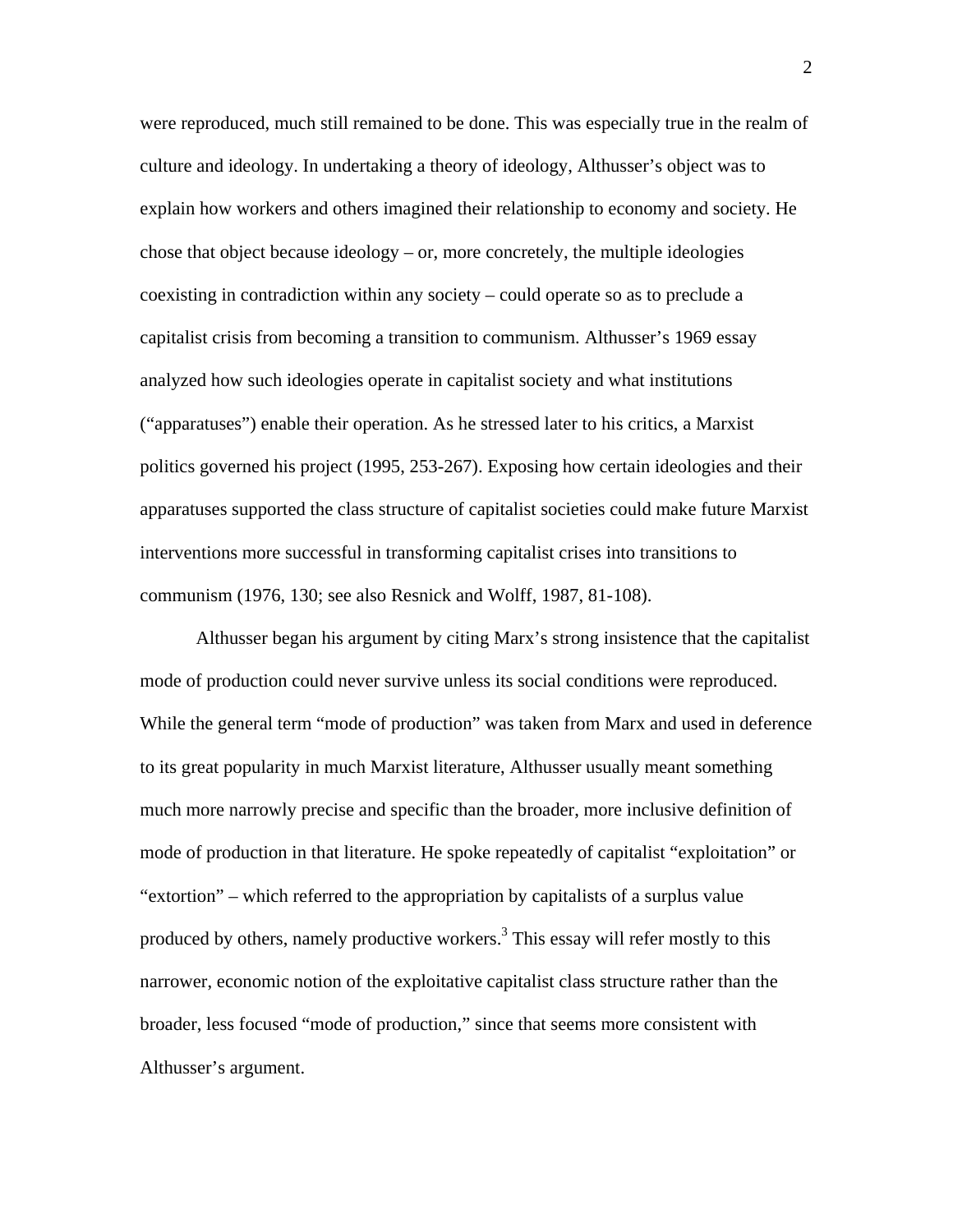For him, the other, non-class aspects of the society in which capitalist class structures prevail comprise the conditions of those structures' existence. Without the reproduction of those non-class aspects – and he was especially interested in the ideological conditions – capitalist class structures of production would collapse. Moreover, Althusser insisted that nothing guarantees the reproduction of capitalism's ideological conditions of existence. That is, the capitalist class structure does not automatically or necessarily succeed in reproducing its non-class conditions of existence. Therein lies a key vulnerability of capitalism's survival. The ideological (as also the political) conditions of capitalist class structures of production are always more or less a problem for capitalism and capitalists. The latter seek to shape and control them such that they provide the needed supports. However, they do so against contradictory social influences – for example, oppositional struggles of exploited classes - that can make politics and ideology undermine more than they support capitalism (1995, 254).

Given the Marxian tradition's considerable work (and especially Lenin's) on how the "state apparatus" reproduces the legal and political conditions for capitalist exploitation, Althusser took up the term but refocused it instead on how ideological conditions were reproduced. He thus distinguished between two sets of apparatuses. The first set was political and comprised the state and most of its various activities and branches: the Repressive State Apparatus (RSA). The RSA maintained and wielded a monopoly of the means of force in capitalist societies and applied that monopoly to support capitalist class structures. By repressing the threats to capitalist class structures that it recognized, the state's branches, activities, and officials constituted a Repressive State Apparatus. In Althusser's view, however, a different set of apparatuses – much less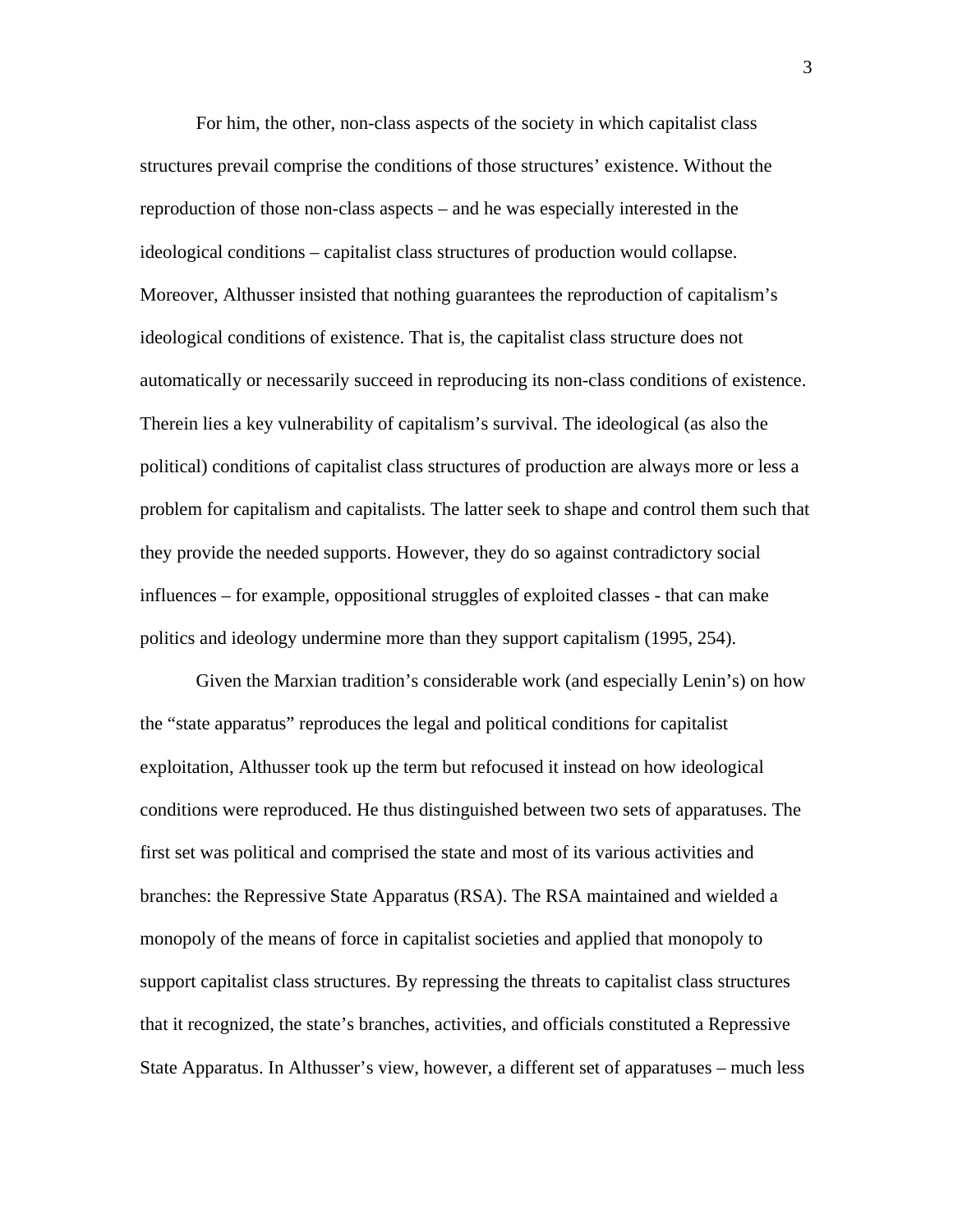well examined or understood in the Marxist tradition – played a parallel role in sustaining capitalist class structures. He named that set the Ideological State Apparatus (ISA) to stress a certain parallel to the RSA despite their differences.

 Althusser included among state ideological apparatuses the schools, the family, religions and religious institutions, and the mass media. They worked less by power and politics (as did the RSAs) and more by ideology. They inculcated children and adults in specific ways of imagining - thinking about and thus understanding – their places within and relationships to the societies within which they lived.<sup>4</sup> As with the RSAs, capitalists' efforts to shape the functioning of ISAs contested with the often differently directed efforts of others. Capitalists operated in both the RSAs and the ISAs but in each case "precisely in its contradictions" (1978, 146). Althusser found RSAs to be more unified and controlled in targeting and performing the functions that capitalists wanted, whereas the ISAs were more elusive, diverse, and contested terrains where capitalists often had more difficulties in securing their agendas as opposed to others'.

 Ideology and ISAs work, in Althusser's view, by "interpellation". That is, institutions such as families, churches, schools, mass media, and so on all "call" individuals in particular ways that prescribe and enforce (a) thinking in specific ways about their identities, relationships with other individuals, and their connections to social institutions, and (b) acting accordingly. In his subtle formulations, Althusser focuses on the "subjectivity" of such interpellated individuals. He sees the ISAs as quite literally imposing very particular subjectivities upon individuals. Had Althusser written later, he might well have used "identity" synonymously with "particular subjectivity." In any case, he argued that ISAs do more than create subjectivities/identities in the individuals whom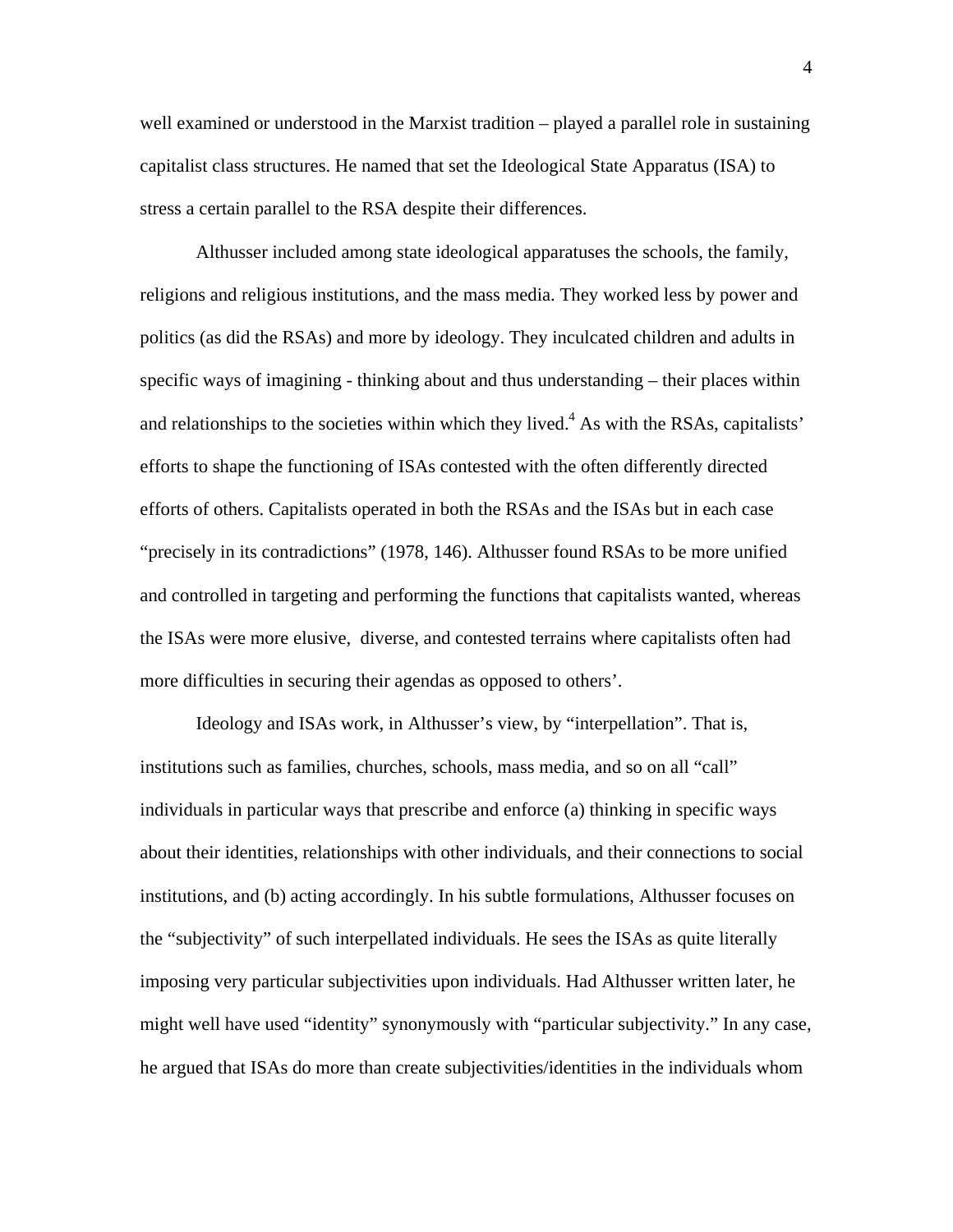they interpellate. They also aim to have such subjects imagine that their subjectivities/identities are internally self-generated.

Modern capitalism presses its ISAs to interpellate and thus to subjectivise/identify individuals in those particular ways that will provide the ideological conditions of existence for capitalist exploitation. ISAs serve capitalism in so far as they effectively interpellate subjects within meaning systems (including definitions of their own and others' identities) that make them at least accept and at best celebrate capitalist exploitation.

 This ideology of the subject that ISAs impose on individuals affirms, in an ironic twist, that their subjectivity consists of a quite radical independence and autonomy. That is, individuals are interpellated as free subjects who cause or originate their belief systems, their actions, and their social institutions. The definitional ambiguity of "subject" - as both something/someone "subjected" and something/someone that causes – serves Althusser to highlight the ideological reversal performed by ISAs in capitalist societies today. Individuals are shaped by ISAs to believe that their conformity to the needs of capitalist class structures is something quite different, a life path freely chosen by an independent and autonomous subject. In Althusser's words, the individual within modern capitalist societies is interpellated by ISAs as "free" so that he/she "freely accepts …subjection" (1978, 182).

 Althusser elaborates this argument with a deliberate epistemological selfconsciousness. He does not imagine or position himself as reasoning from outside the realm of ideology. He accepts - and indeed insists – that all thinking subjects, himself included, are "always, already" interpellated (1978, 176). Althusser admits his own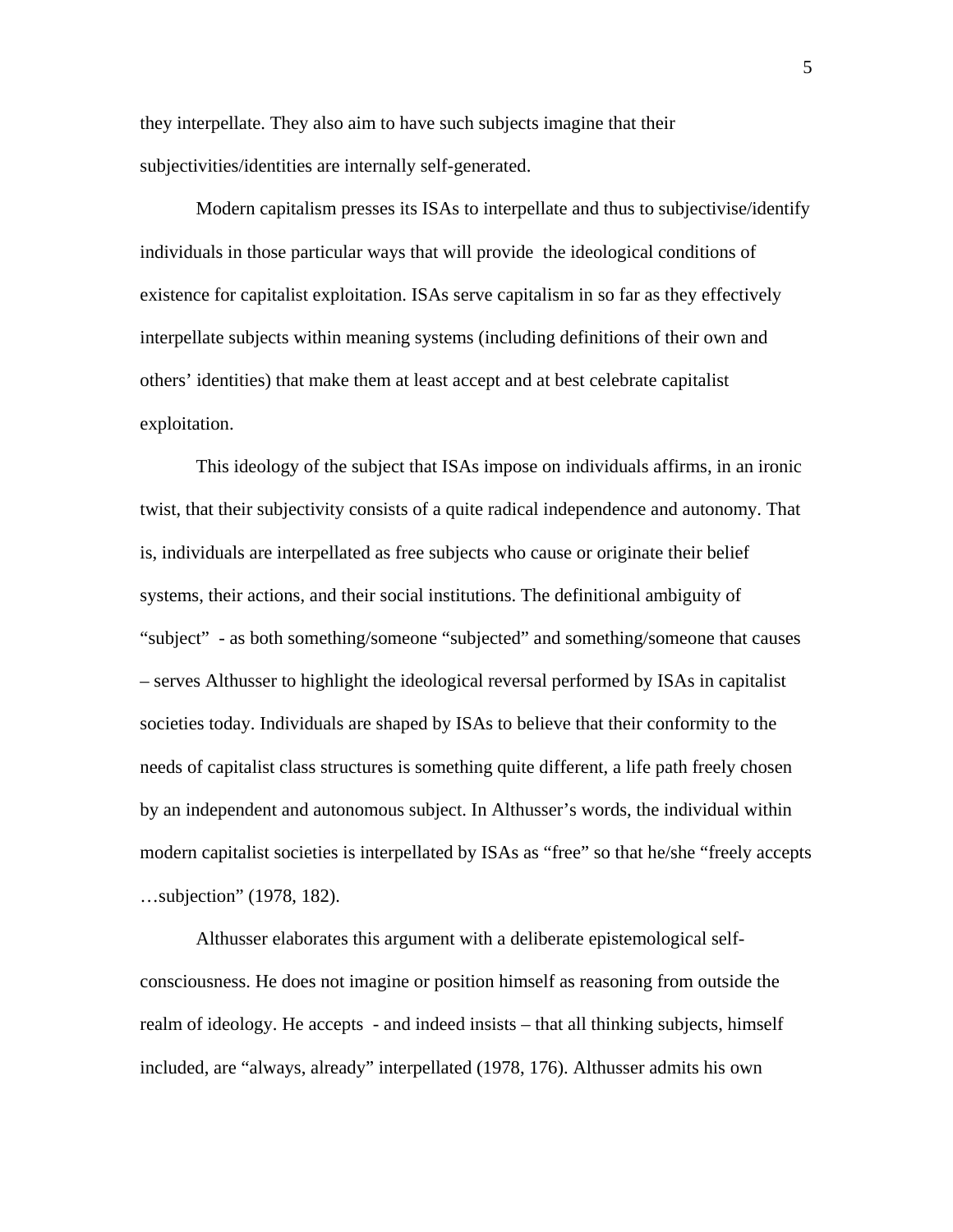subjectivity, his own particular subjection to his society's ISAs. While Althusser's is clearly a different notion of subjectivity from those mostly inculcated by the ISAs of his society, all subjectivities are products of that society. For Althusser, the social contradictions working on the ISAs provoke the formation of different and oppositional conceptions of subjectivity that complicate how the ISAs actually function. Althusser's subjectivity emerged from the contradictions of the ISAs important in his life (Althusser 1993). They moved him toward the anti-capitalist traditions of Marxism, socialism, and communism. Althusser's subjectivity contributed to his critique of the different and hegemonic subjectivity imposed by ISAs on most individuals in his society. Althusser attacks that hegemonic ideology of "free subjects" for ignoring/denying its social constitution and, in particular, for supporting capitalist exploitation.

 The complex and contradictory modalities whereby ISAs inculcate ideologies are precisely what Althusser wanted Marxists to see as parallel in importance to the modalities of the state in sustaining capitalism. Althusser was, in effect, urging Marxists to correct their past over-attention and emphasis on the state by means of an equivalently serious and sustained attention to the workings of ISAs. His goal was a Marxist program for cultural studies and struggles that would intervene in all ISAs.

 What distinguishes Althusser's from other tendencies within cultural studies is its partisan project of linking cultural values, institutions, and contradictions to the capitalist class structures of society with each side of the link serving simultaneously as cause and effect of the other. No determinist or reductionist linking would be acceptable; no oldfashioned Marxist reflection theorizations; no essentialism. Althusser had already staked out his strong preference for "overdetermination", in which *every* cause was also an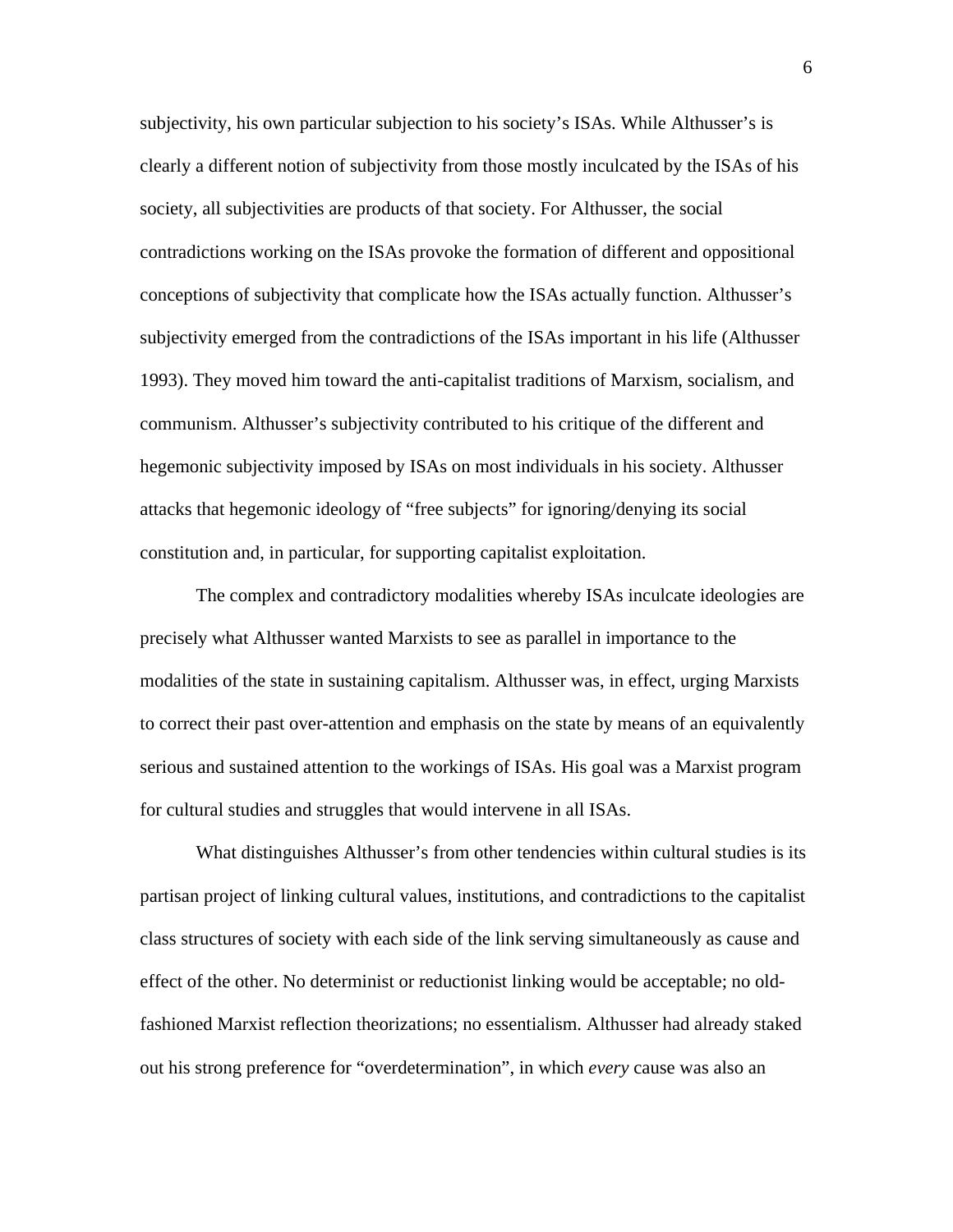effect.<sup>5</sup> Culture was both cause and effect of class. Not only was each constitutive of the other, but all the other aspects of society likewise overdetermined and were overdetermined by class and culture. Out of such complex overdeterminations emerged the contradictions embedded inside class structures, ISAs, and their interactions. And it was these contradictions that Althusser invited Marxists to unravel for revolutionary purposes. Indeed, Althusser's final work was just such an attempt focused on the conscious, unconscious, and intensely contradictory interpellations with which his own family ISA had subjected him.<sup>[6](#page-25-5)</sup>

 Althusser's conceptualization of the ISAs can and should be developed further. While his original essay recognized a plural - "modes (sic) of production combined in a social formation" (1978, 158) - he never developed this important point. Yet, since societies (or the preferred Marxist term, "social formations") comprise multiple interacting class structures and never a capitalist class structure alone, Althusser's exclusive focus on capitalism is insufficient. Extending his logic, each different class structure within a society would shape each ISA. The contradictions and tensions *among*  as well as *within* the different class structures would flow into the ISAs, thereby further complicating the contradictory interpellations of individuals. In societies where, for example, self-employed persons (Marx's "ancient class structure") coexisted with capitalist class-structured enterprises and feudal class structures inside households, each would exert its specific and likely often incongruent influences upon  $ISAs.<sup>7</sup>$  The latter would then have complex, contradictory effects back upon those class structures. Such a more developed and nuanced theorization of ISAs can deepen Marxists' appreciation of the contradictions within individuals' interpellated subjectivities: their multiple, unstable,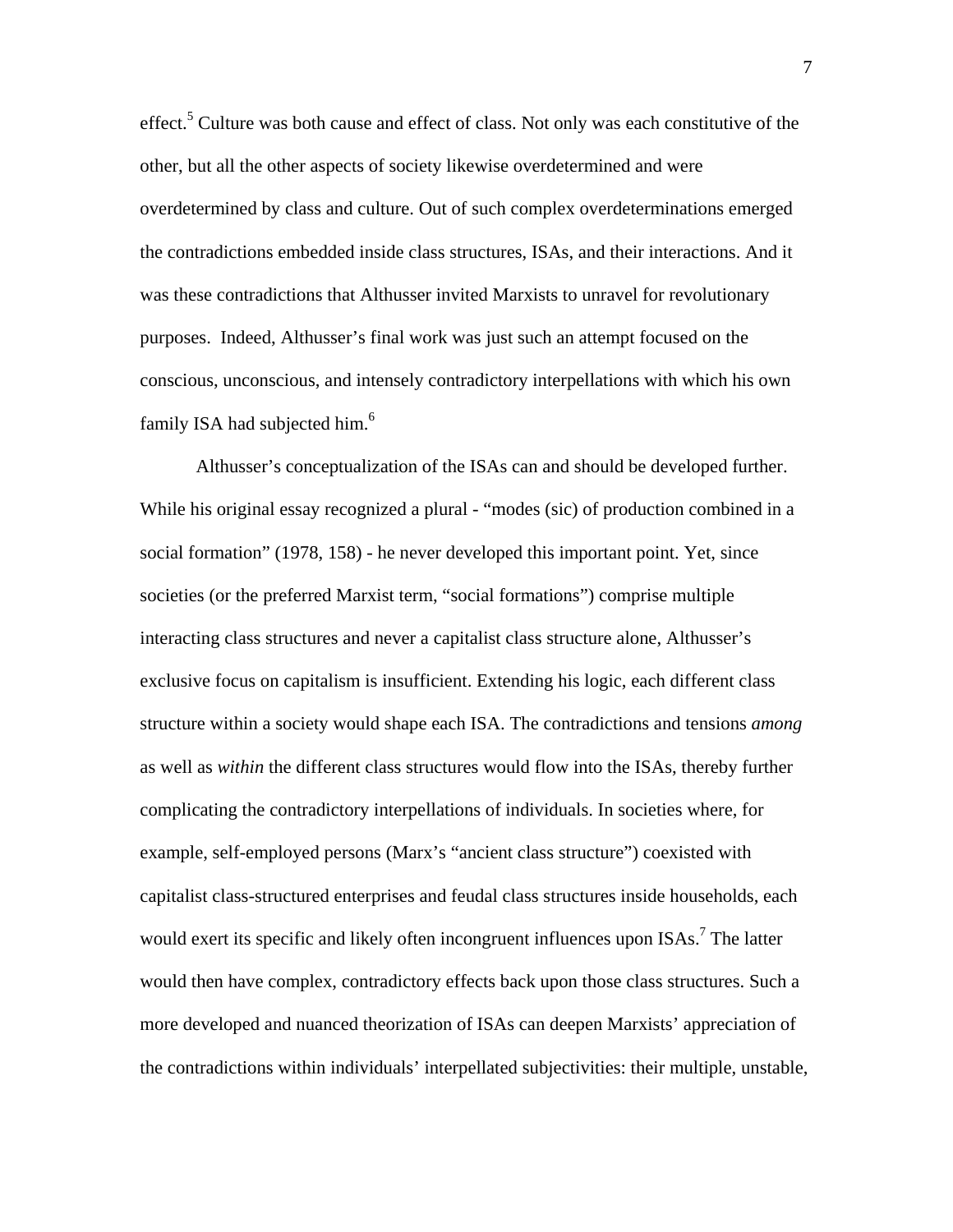and decentered identities. That appreciation can, in turn, enable more successful interventions aimed at transitions from capitalism to communism.

Because Althusser was concerned to stress what he believed others had minimized or ignored - the interdependence of class structures and ideology – he sometimes veered close to determinist arguments despite having so boldly criticized them since his 1963 essay on "Contradiction and Overdetermination" (see footnote 5). Thus, Althusser and especially others associated with him were sometimes read as though they were all "structuralists" who believed that capitalism produced ISAs functional to its reproduction. Thus, for example, Nicos Poulantzas (1974, 314-318), Bob Jessup (1982, 154-156, 167-169, 181-186) and Joachim Hirsch (1980) seemed to render ISAs as determined effects of class structures alone. Such readings revived attacks on "Althusserian structuralism" (despite Althusser's repeated disavowals of the label) for negating any possibility for human agency other than support for an all-determining structure. Paul Hirst attacked Althusser's ISA argument for its economic determinism and functionalism (1979, 68-73). Similarly, Ernesto Laclau faulted Althusser for theorizing ideology as reflecting and functionally reproducing capitalism (1977, 99; see also Laclau and Mouffe 1985, 97-105).

Critiques from the opposite side argued that Althusser's theory of ideologies and ISAs had lost Marxism's basic recognition of their ultimate dependence on the materialist foundations of capitalist class society (Goran Therborn, 1980, 32, 129-130). E.P. Thompson dismissed Althusser altogether as an idealist who had lost all touch with Marxist materialism (1978, 1-210), while Alex Callinicos (1976, 107-114 and passim) denounced his "unrepentant" theoreticism. Perry Anderson included Althusser among

8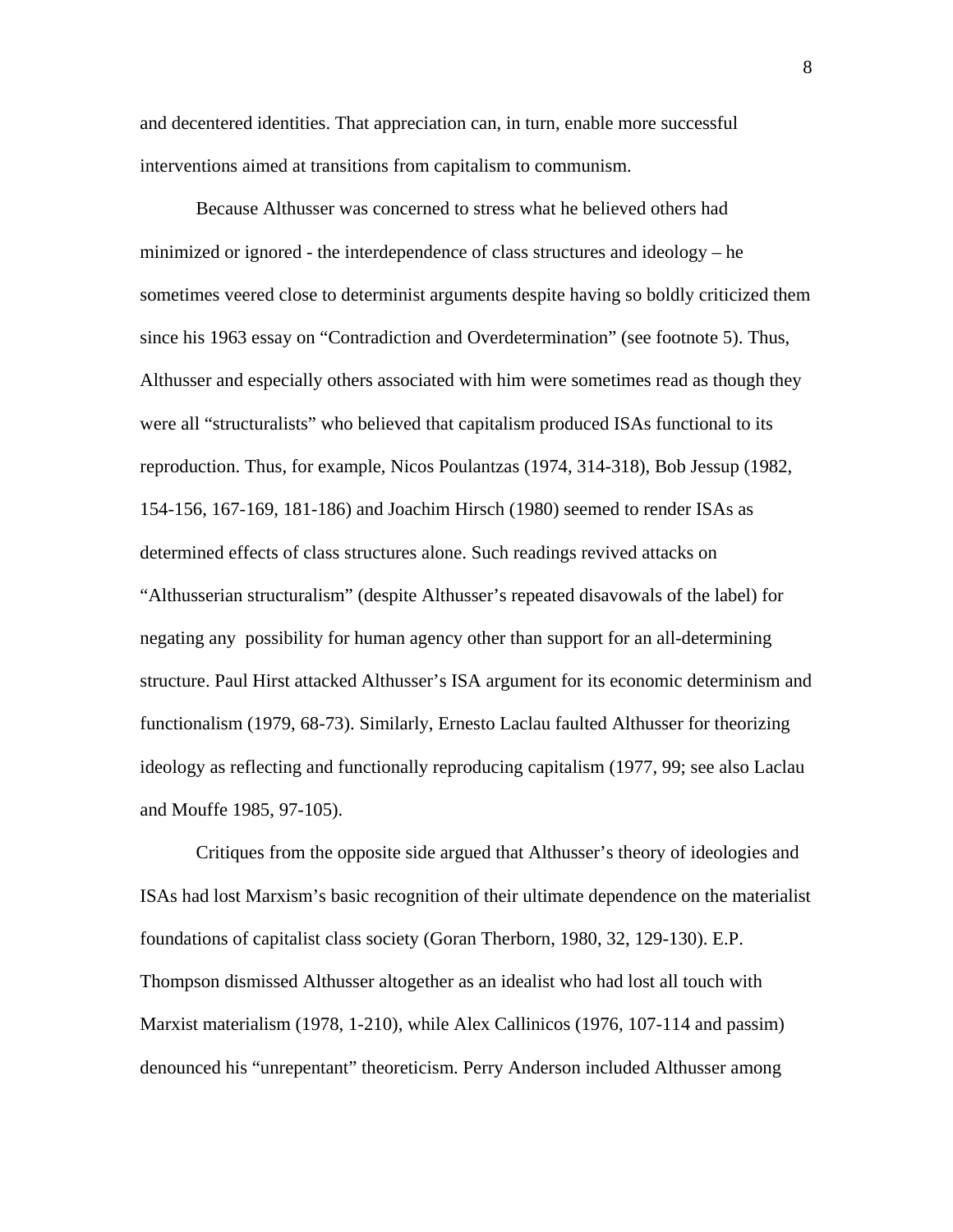those "western Marxists" he castigated for "turning" to philosophy from economics since, for Anderson, that turn disconnected (and debilitated) Marxism from genuine engagement with material reality and revolutionary politics (1976, 49-54, 69-74).

As has happened many times, before and after Althusser, discussions of culture and ideology among Marxists revive debate over the relation of "ideology" to the distinction between "truth" and "falsity." Marx had criticized the prevailing social theories of his time – both those embodied in popular "common sense" notions and those rarified into formal conceptualizations – as ideologies that failed to grasp and change the class dimensions of capitalism. Marx's phrases and tone could be and often were read as a critique of ideology on the grounds of its "falseness" and an affirmation of his own perspective as "the truth" or as "science." Since Althusser also flirted with the true (science) versus false (ideology) dichotomy, he invited criticisms that he was merely resurrecting the tired and discredited notion of Marxism as some absolute truth (Therborn (1980, 4-11; Laclau 1977, 101).

Althusser's self-defenses (in his Essays in Self Criticism and "Note sure les AIE") against accusations of functionalism, theoreticisms, and a crude commitment to the ideology (false)-vs- science (truth) dichotomy diluted these criticisms' force and applicability. Stuart Hall (1996, 25-46) and John Thompson (1984, 90-98) have stressed Althusser's very nuanced and subtle formulations of the ideology/science couple. Similar appreciations of Althusser's non-reductionist approach generally and in relation to ISAs in particular appear in Resnick and Wolff (1987, 81-108) and Grahame Lock (1996, 69- 90).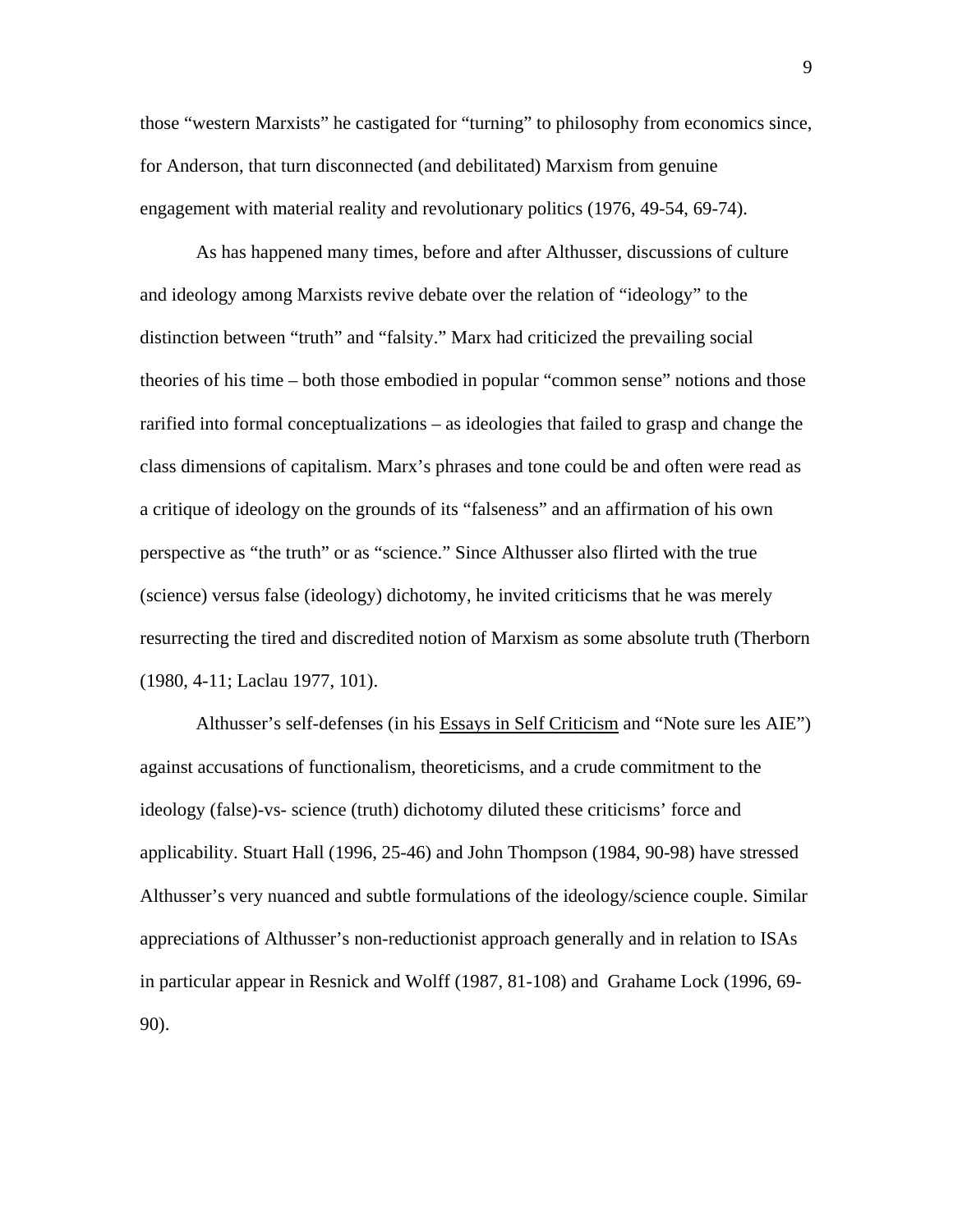Althusser's discussion of the ISAs invited a more sustainable criticism (as did his other works) for ignoring the different modern forms of capitalist class exploitation. These would presumably shape ISAs in different ways. Capitalist exploitation can, for example, exist in both private and state forms. That is, the capitalist exploiters – the appropriators of a surplus produced by others – can be either private individuals or state officials. In modern capitalist corporations, the capitalists are either private individuals comprising a board of directors elected by share-holders or they are state officials assigned to that position. Althusser's otherwise trenchant criticisms of the USSR might have, but never did, lead him to ask how a state capitalism would interact differently with ISAs than a private capitalism. This is unfortunate especially as it might have provoked him to analyze how interactions between ISAs and state capitalist class structures contributed to the collapse of the USSR in 1989 (cf. Resnick and Wolff 2002, Ch. 10).

In conclusion, Althusser's theory of the ISAs enabled a distinctively Marxist examination of culture and its relation specifically to class analysis and class politics. It added several layers of depth and richness to Gramsci's efforts to study ideology and culture from a class-revolutionary standpoint. Althusser would have ridiculed the notion that the term "post-Marxist" need or should apply to cultural studies, since he clearly believed that Marxist work was precisely what had not yet been undertaken beyond mere beginnings. We can suggest the rich possibilities of Althusser's contributions by extending his ISA analysis to the world's so far most successful capitalism, the United States.

#### I**I. ISAs in the United States**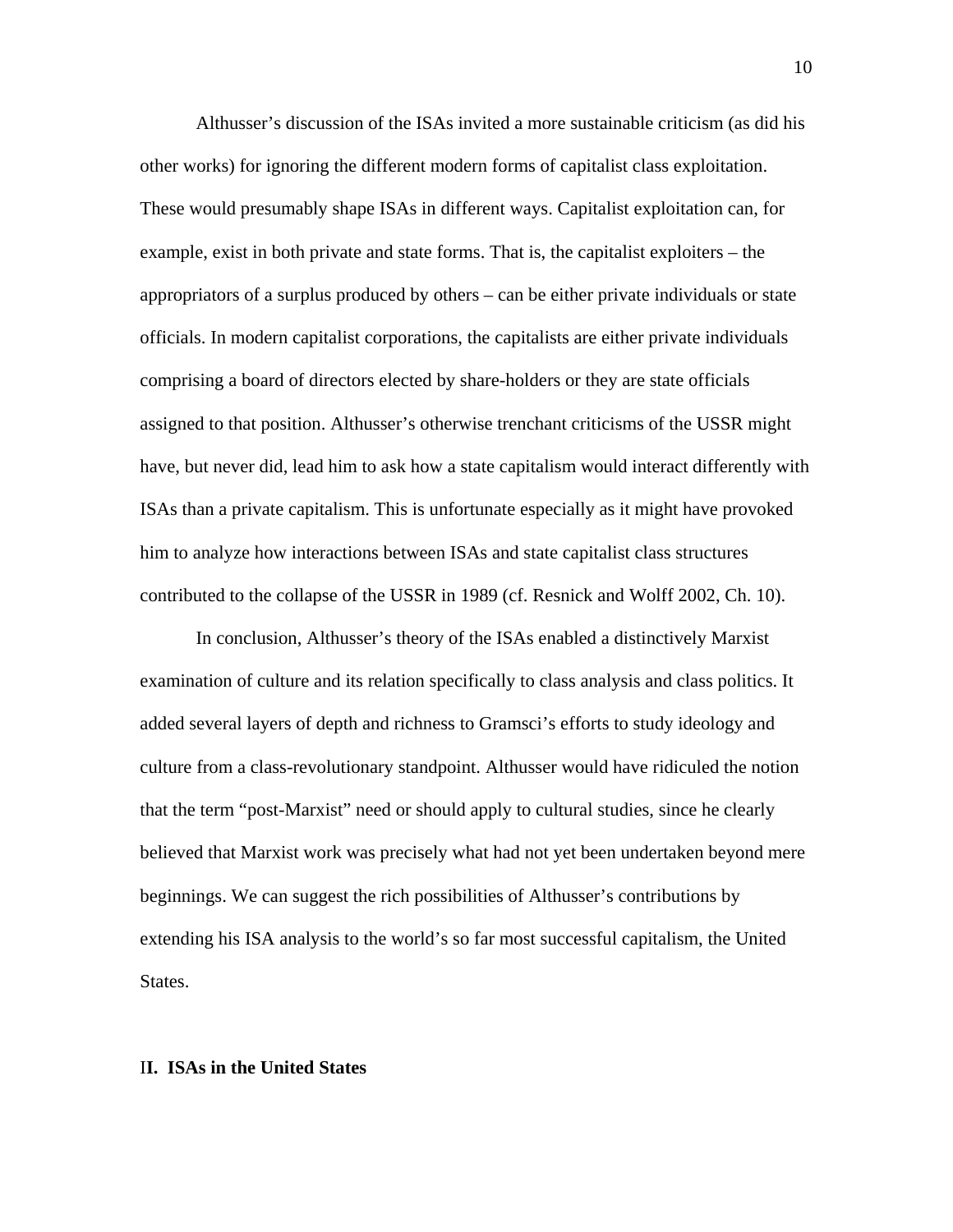The basic statistics on capitalist exploitation in the United States since its civil war are stark in Marxist terms. Because real wages rose but far less than labor productivity, US capitalism enjoyed a rising rate of exploitation for the last 150 years (Resnick and Wolff 2004). In simplest terms, ever more surplus value was generated relative to the value paid in wages to productive workers. That steadily rising surplus enabled the US to achieve its ostentatious wealth and massive state wielding global military preponderance. A rising surplus relative to wages *defines* US workers, in Marx's precise terms, as increasingly exploited. US capitalists devoted parts of the rising surplus appropriated from their workers to find and control cheap sources of raw materials around the world. They distributed other parts to a growing army of managers whose task was to supervise and discipline workers into ever greater work efforts. Still other parts of appropriated surpluses funded technical changes aimed at getting more output per labor hour. All such distributions of their rising surpluses enabled US capitalists not only to accelerate that rise but *simultaneously to reduce the production costs of the consumer goods they sold to workers*. Capitalists could raise their workers' wages far more slowly than the workers raised their delivery of surplus to the capitalists *because every dollar of workers wages could buy ever more of the consumer goods whose costs kept falling.*

The key success formula of US capitalism thus coupled rising surpluses for capitalists with rising standards of consumption for workers. Marx had foreseen exactly this possibility in **Capital, vol. 1**'s famous discussion of "relative surplus value". The unique circumstances of the US from 1860 to 2000 enabled that possibility to be realized as nowhere else on the planet. By enabling increasingly exploited workers to enjoy rising standards of consumption, the US economy has achieved not only the most exploited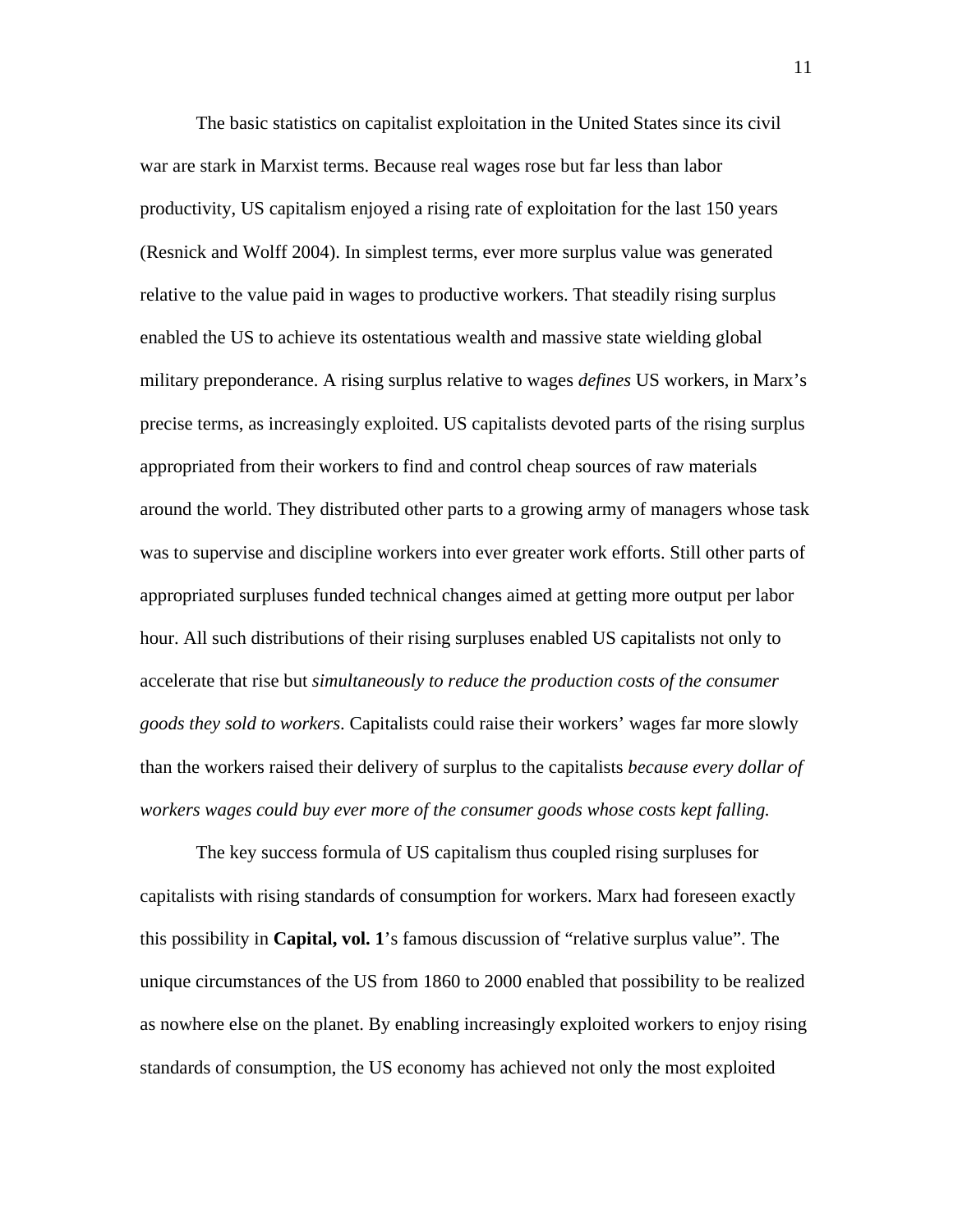working class in the world, but also to do so while encountering relatively less resistance than many capitalisms elsewhere. Rising worker consumption helped to disable trade union militancy, undercut socialist and communist opposition, and mute anti-capitalist criticism from the US intelligentsia. It became the securest capitalism on the planet, a magnet for the wealth of the rich across the globe. Yet the extreme rate of capitalist exploitation in the US entails equally impressive social costs. Levels of physical overwork, psychological stress, drug dependence and abuse, interpersonal violence, broken families, psychological depression, loneliness and isolation are also extremely high.

 Of course, the reasons for US capitalism's success – its security, its growth, and its wealth – lie only partly in its particular economic performance. For US capitalists so successfully to compensate their workers for extreme exploitation by delivering a rising level of consumption, the workers had to *accept such consumption as an adequate compensation.* They had to value rising consumption levels as more positive than rising exploitation was negative. In accepting such a system of values, US workers fulfilled a hope articulated much earlier by Adam Smith. He had argued that as capitalism widened inequalities between the profits garnered by the few and the wages of the many, the resulting envy and resentment threatened a Hobbesian war of all against all. Smith hoped that threat might be thwarted if such a capitalism could compensate the wage-earning mass for deep income inequality with rising consumption. This is what US capitalism accomplished.

Yet rising wages would hardly have sufficed if workers in the US had defined themselves and the quality of life they sought differently. Suppose workers valued most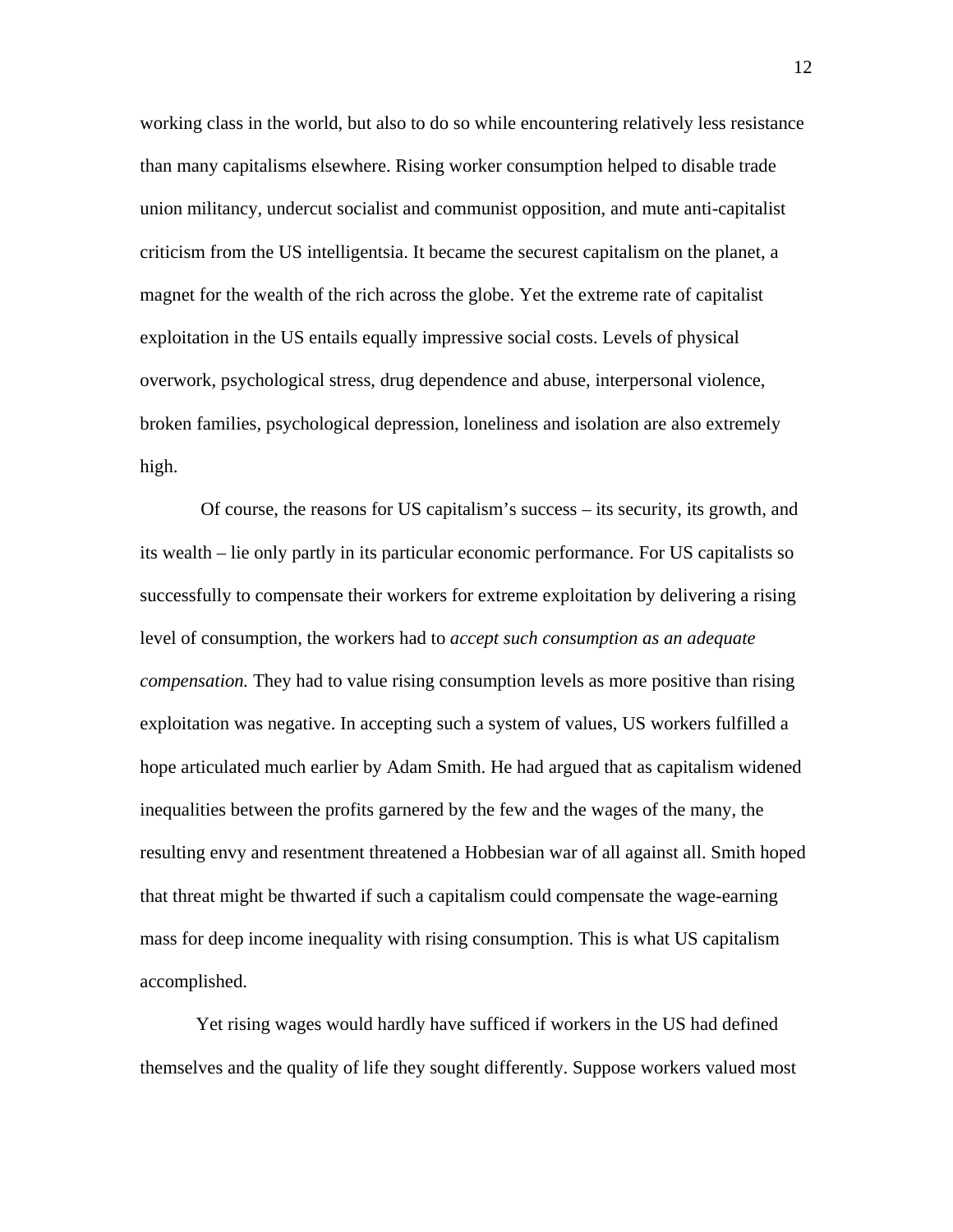egalitarian and mutually nurturing interpersonal relationships among *all* gathered at a worksite, workers' collective decision-making powers over the surpluses they produced, and individual free time for aesthetic, athletic, and cultural activities. Had such values – rather or more than personal consumption levels - been their measures of the good life, workers in the US would have rejected rising consumption *as an adequate offset to rising exploitation*.

Here Althusser's ISAs assume their importance. Workers in the US had somehow to be interpellated systematically – in their families, schools, churches, civic and labor organizations, the mass media, and so on – as consumption oriented and driven. They had to be called to think of (identify) themselves and everyone else as free market participants striving to maximize the consumption they could achieve from work. They had to define themselves as above all "consumers" who willingly suffered the "disutility" of labor to acquire the "utilities" embodied in consumption. The neoclassical economics that so totally dominates academia, the media, and politics in the US theoretically formalizes this interpellation. The advertising that pervades every aspect of life relentlessly popularizes this interpellation. Workers in the US have been systematically subjected to/by an ideology that defined and celebrated them as consumers first and positively (and workers as secondary and negatively). Individual worth – for themselves and for others – became measurable above all by one's achieved level of consumption. And that level of consumption came to be understood as the appropriate reward for their individual contribution to production, i.e. for their exploitation. The "manipulation" of the masses entailed in such consumerism was possible because it "latched onto" something real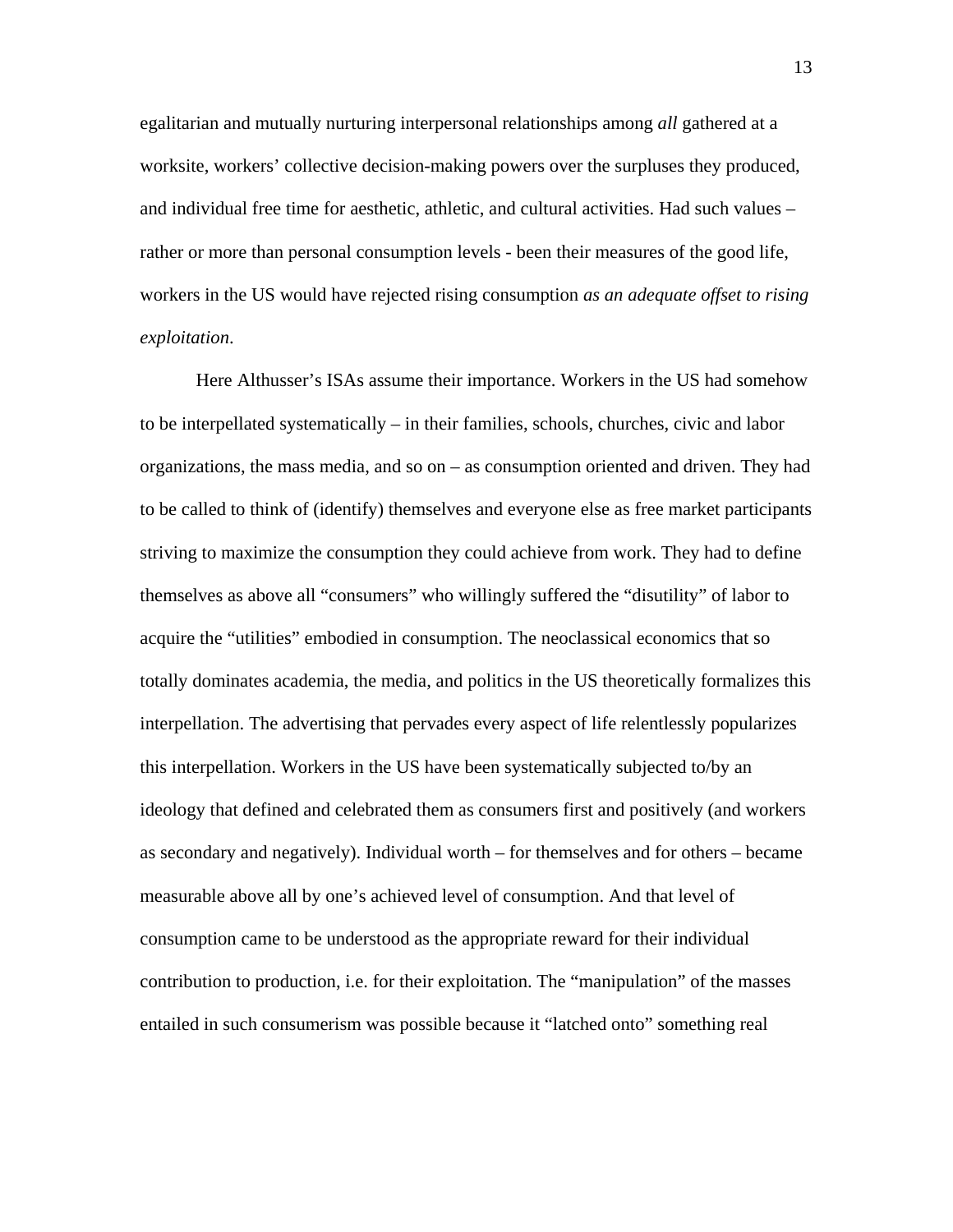enough in workers' lives – the need for a compensation, rationale, and justification for the alienation and exhaustion of extreme exploitation (cf. Haug 1986).

Only in so far as the ISAs in the US effectively defined most individuals' subjectivity in such terms could rising real wages compensate workers for ever higher rates of exploitation. Only if the workers desired chiefly consumption from their alienated and exhausting labor (rather than a reorganization of worksites to enable them collectively to appropriate and distribute their own surpluses) would rising wages satisfy. The ISAs performed well in the US, perhaps better for capitalism there than anywhere else.

Althusser's caution to be mindful of the contradictions always plaguing ISAs is applicable to the US as well. Rampant "consumerism" in the US has always provoked criticisms, such as Thorstein Veblen's attacks on "conspicuous consumption" from the left and clerics' laments about lost "spirituality" from the right. More than a few workers, partly inspired by such criticisms, recognized that accumulating consumer goods failed to overcome the intolerable strains of exploitation at work and its unwanted effects on society and on their personal lives. Such persons revolted, more or less and in diverse ways: some fled to rural villages, some "dropped out" for lives on the social margins (artistic pursuits, alcohol, lives in religious sects, crime, and so on), some turned inward to fetishize their family units, and some undertook the perilous insecurities of selfemployment. These and still other kinds of revolts presented ideology and the ISAs in the US with the problem of limiting them to forms and diverting them in directions that would not undermine capitalist class structures. They tried to solve that problem by shaping ("interpellating") subjects such that if they revolted against consumerist society,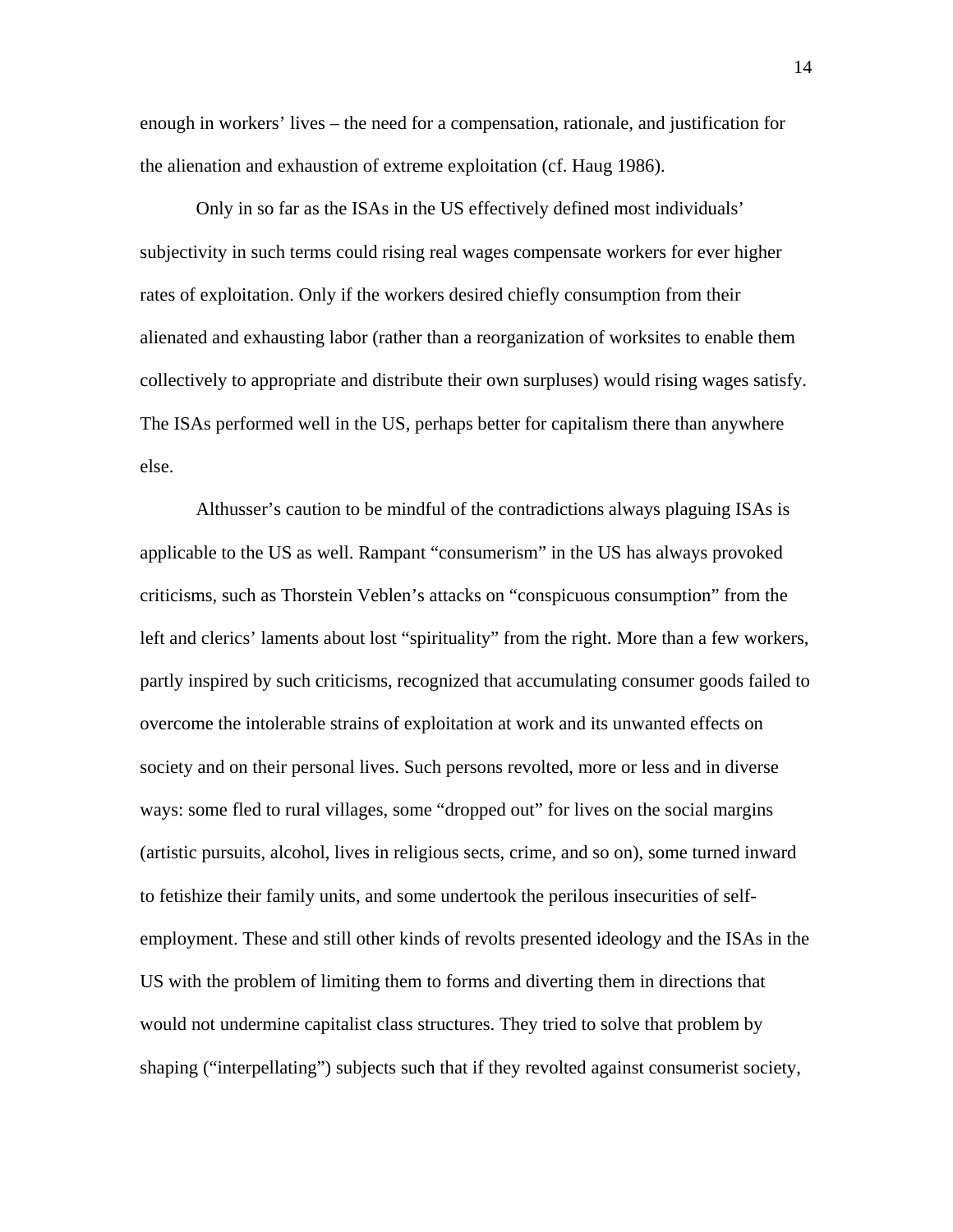that revolt should be individual, not collective, and should not aim at displacing capitalist in favor of communist class structures.

 Here finally, the issue arises as to how Marxists such as Althusser might use the notion of ISAs to inform a Marxist politics. That politics aims to intervene socially with an agenda that includes transforming capitalist (exploitative) into communist (nonexploitative) class structures of production. In the US that would mean entering into the contradictions of its ISAs precisely to undermine the interpellation of individuals as chiefly consuming subjects and thereby to expose the profound inadequacy of consumption as compensation for capitalist exploitation. Anti-capitalist forces would stress the costs of that exploitation while exposing the consumerist subjection of workers as a key ideological support of that exploitation. Such forces would counterpose the benefits of a communist class structure that, by eliminating exploitation, would also reduce its social and personal costs.

 A tragedy of anti-capitalist politics in the US for a long time is that they were rarely informed by Althusser's ISA argument. The left in the US did not mount any sustained attack on the interpellation of individuals as consuming subjects. Indeed, the left mostly endorsed and repeated such interpellations. It presented itself and socialism generally as the better vehicle for all individuals to achieve higher levels of consumption. It addressed itself especially to those suffering from various discriminations that kept them from achieving even average levels of consumption. It endlessly repeated and reinvented slogans and programs with goals of "higher wages", "family wages", "living wages", "minimum wages", "comparable worth", "guaranteed incomes" and so on. The US left thus emphasized programs that contested capitalism in just the one area, rising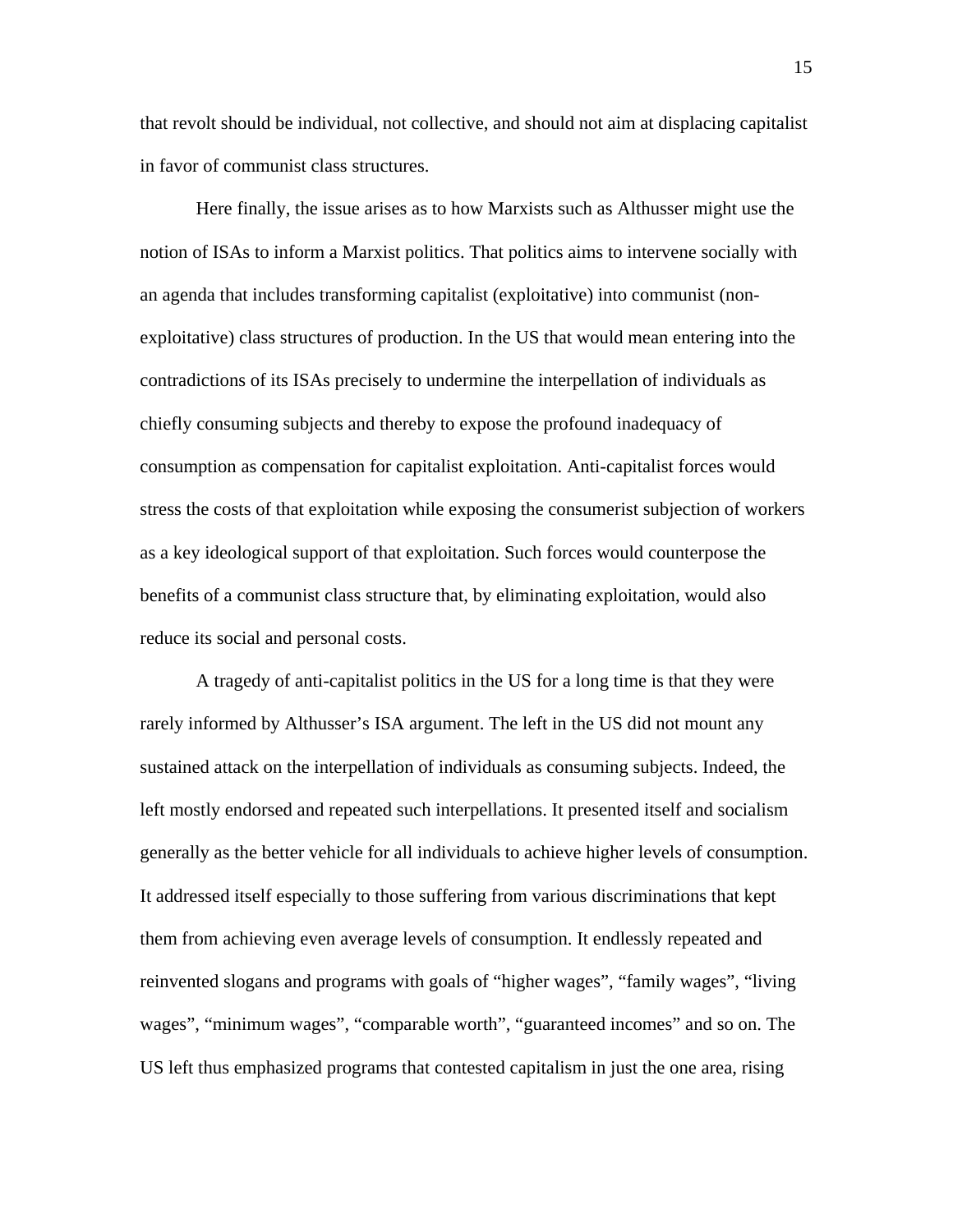consumption, where capitalism could deliver enough to render the left unpersuasive and unnecessary.

Of course, struggles to raise wages, when successful, thereby diminish the surplus left for capitalists to appropriate. In the limit, rising wages could eventually choke off sufficient surplus to make it impossible for capitalist enterprises to survive. Yet, that limit was rarely reached and even more rarely sought in actual workers' struggles (notwithstanding employers' ritualized complaints to that effect). Workers in the US neither understood nor drove wage struggles as means to undermine capitalist class structure and achieve transitions to communist or other class structures in their place. The demand that the workers themselves – rather than managers or owners - appropriate and decide what to do with enterprise profits rarely arose. Instead, workers struggled for higher wages to achieve more consumption. This followed from their interpellation in ISAs as chiefly consuming subjects. Likewise, they were especially susceptible to employers' threats that wage increases might diminish or even close enterprises since that would cut off the means to workers' consumption. By contrast, notions of reorganizing the business along non-exploitative class lines remained vague, utopian, and "unrealistic" in most workers' minds in the few instances when such notions surfaced at all.

 Family ISAs in the US have long been major inculcators of consumerism in children and adults. This has been widely documented in academic studies of US families and households. Popular phrases like "keeping up with the Joneses," "shop till you drop," and "the malling of America" provide endless material for journalists, comedians, and academics seeking sound-bites to describe US citizens. Advertisers and those who study advertising have shown how sales have come to depend ever more heavily on training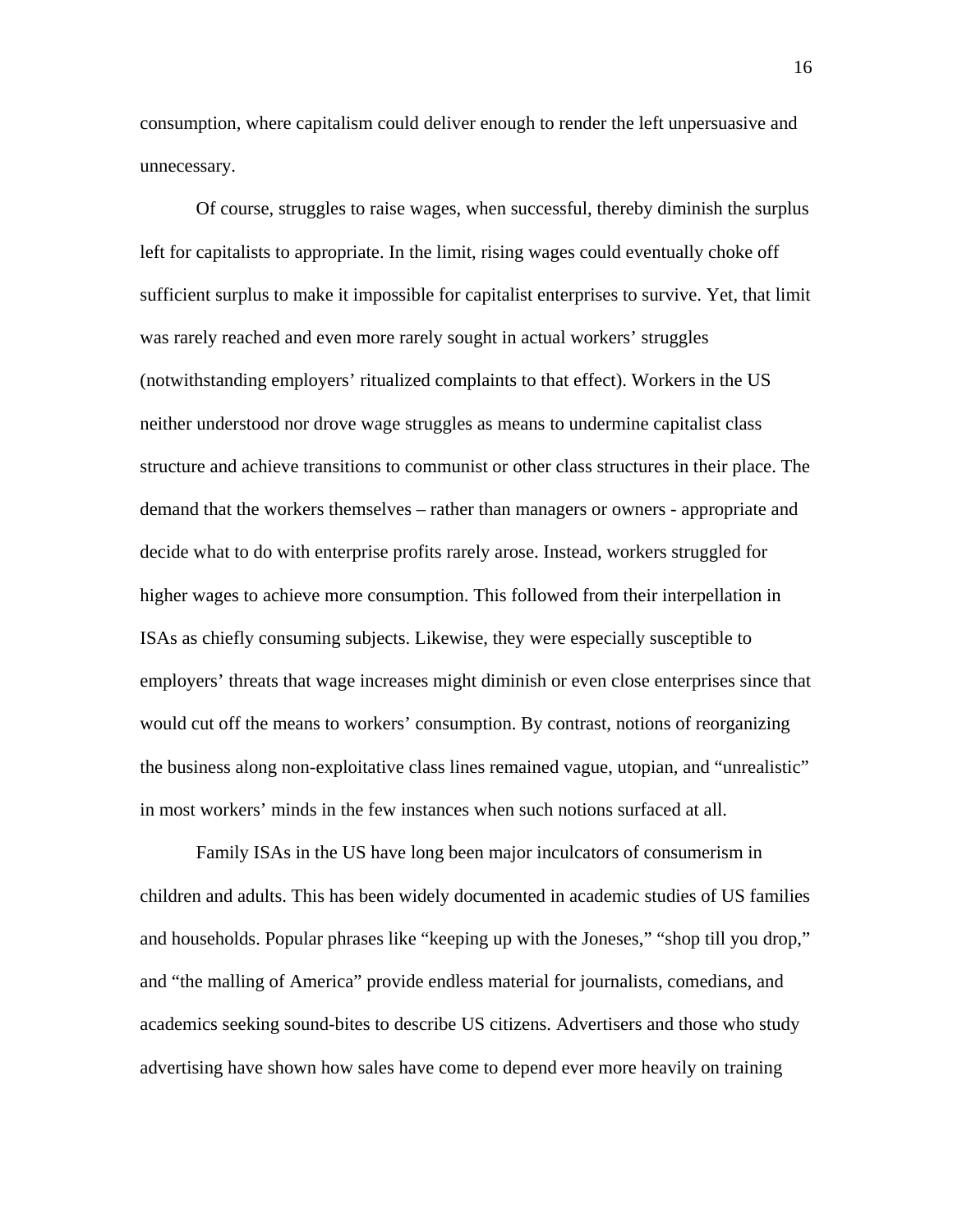masses of consumers to see commodity purchases as the indispensable means to everything positive in life. Parents who have come to accept rising consumption as the compensation for their labor transmit such values to their children. Religious ISAs play their role less by promoting consumerism than by seeking to direct the frustration of the many workers whose wages do not allow sufficiently rising consumption (who feel left out of the consumerism that seems to define individual worth) and the fewer who remain dissatisfied despite rising consumption. To both groups, the religious ISAs preach a spirituality whose goals and modalities they keep far removed from any direct contestation over the class organization of work, over exploitation and its consequences, over possible transitions from exploitative to non-exploitative class structures.

The mass media, overwhelmingly private capitalist enterprises themselves and having other private capitalist enterprises as their chief customers (selling advertisement opportunities to them), promote consumerism continuously. Advertising has increasingly succeeded in "colonizing" workers' "free time" by defining the purchase and consumption of specific commodities as the necessary way for "leisure" to be "enjoyed." Schools in the US routinely organize their procedures and curricula around the explicit notion of making students "knowledgeable consumers" as well as skilled and disciplined workers. Scarce school funds flow far more readily to the purchase and consumption of new computers as sure means to educational improvement than, for example, to changing teacher-student ratios, reorganizing classroom learning, and establishing more supportive learning environments outside of schools.

This brief survey of ISAs in the US and their agendas' relationship to consumerism may conclude with a glance at the labor union movement. There the 17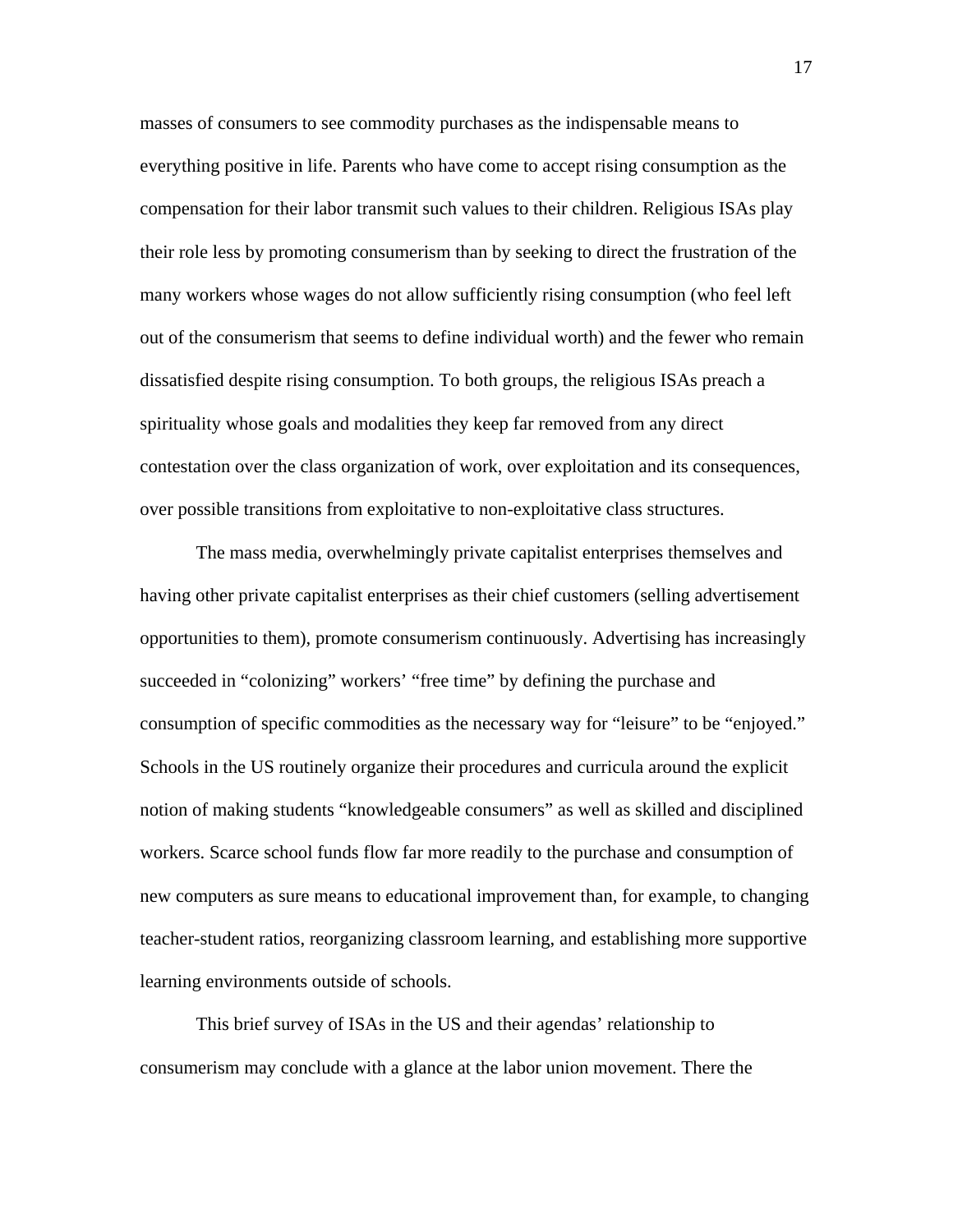consumerist approach – limiting worker's struggles to the goal of achieving higher standards of consumption – has often contested with the notion that workers could and should also struggle for "dignity" and "respect" on the job.<sup>8</sup> Yet this important glimmer of awareness that consumption is not a sufficient compensation for exploitation rarely matured into a non-consumerist union strategy. Time after time, wage increases have prevailed over (when they have not simply displaced) most other possible objects of union struggles with employers. To advocate that unions ought properly to contest capitalist exploitation itself has been made a dangerous and widely demonized position for union activists and leaders to hold. Indeed, where "dignity" and "respect" have survived as important union goals, they have mostly been defined not in terms of basic changes in the class organization of production but rather in terms of enabling the fuller inclusion of marginalized groups of workers (racial and ethnic minorities, women, immigrants, etc.) into the ranks of workers enjoying rising levels of consumption.

Of course, all the ISAs discussed above have their own complex contradictions reflecting the myriad influences that shaped their structure and operations. Notwithstanding the support each has provided to a consumerism undergirding capitalist class structure, each ISA has also undermined capitalist class structures in other ways. For example, the consumerism promoted by ISAs in the US has contributed to the peculiarity of what might be called a "worker politics of tax cuts." Federal, state, and local governments become alien, resented agencies: their tax demands viewed simply as threats to workers' consumption levels. A lop-sided politics emerges in which workers support politicians who promise tax cuts even when the consequent cuts in government programs can and repeatedly do damage workers' standards of living. When tax-cutting

18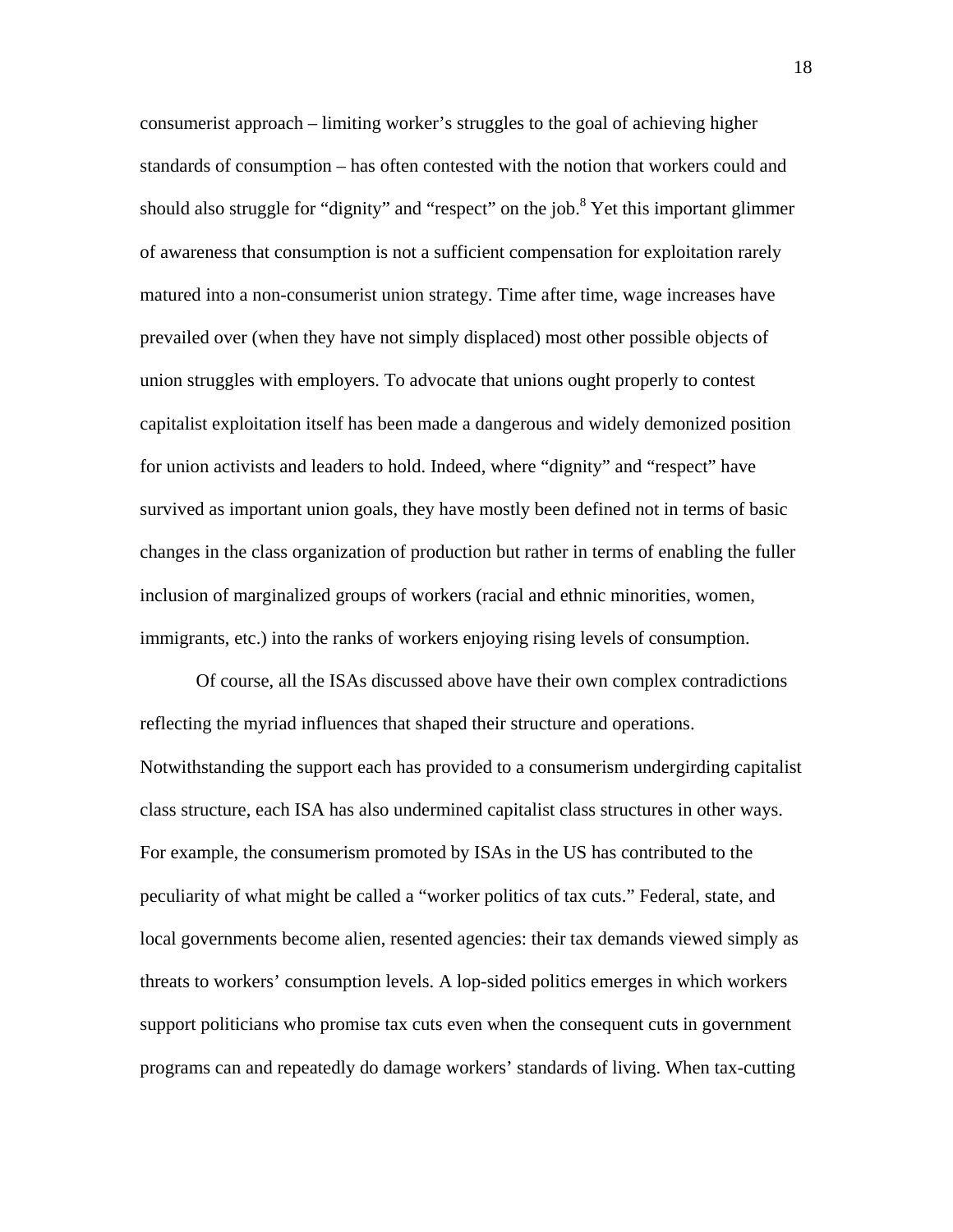US municipalities have cut waste disposal and public school programs, for example, workers had to spend much more on private commodity purchases (private schools, afterschool programs, private waste disposal goods and services, etc.) than they saved from tax cuts. Their nonetheless ferocious focus on tax-cuts reveals a politics of an intense consumerism. Yet, revenue-starved government agencies can and often must also cut all sorts of programs that provide supports for capitalist enterprises – a contradictory consequence of a consumerism.

Another example of the contradictions of consumerism and the ISAs that purvey it appears in the stunning willingness of US workers to assume historically unprecedented levels of personal debt and debt-service burdens. US households that wrestle with the simultaneous maintenance of traditional family relationships and the ideology (and hence costs) of rising consumption have foundered. Family dysfunction, divorce, stress and so on proliferate with all sorts of negative impacts for capitalist enterprises (reduced worker productivity, absenteeism, alcoholism, etc.). The consumerist ideology promoted by families and households has often reacted back to undermine them and thereby also the many supports they provide to US capitalism (Fraad, Resnick, and Wolff 1994).

Althusser's theory of ISAs might have informed a left or Marxist strategy of intervention connecting household contradictions – and those of other ISAs - through consumerism to capitalist class structures. Consumerism might then have been exposed as an inadequate compensation for exploitation as well as a destructive ideology for workers in many other ways. Instead of consumerism, an alternative response to capitalist exploitation, namely changing exploitative into non-exploitative class structures, might then have become foregrounded as a politics workers could understand and support. One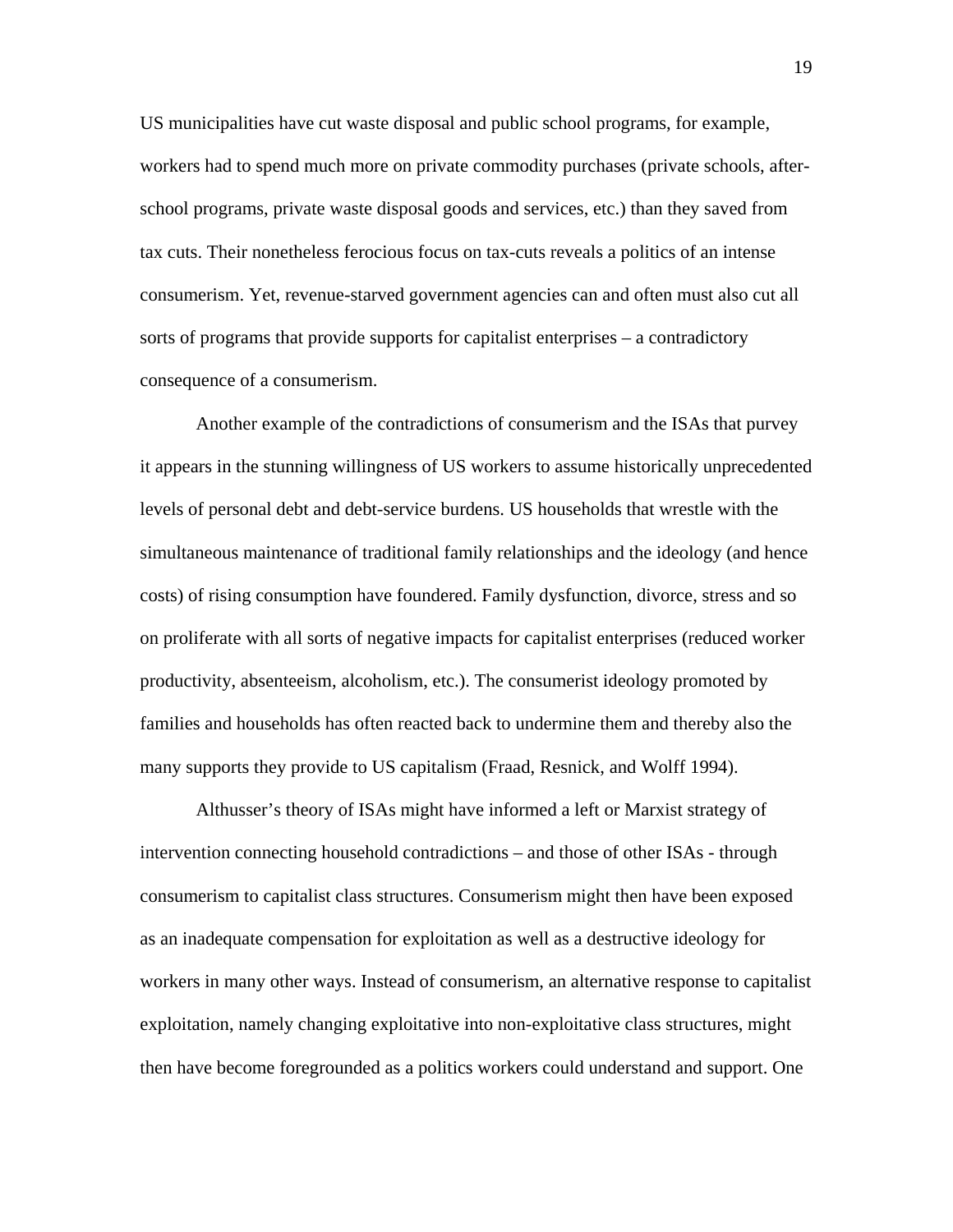model for such a shift of workers' political strategy comes from the movements critical of slavery in the US in the nineteenth century. They eventually changed from demands for higher consumption levels for slaves to the alternative demand for the abolition of slavery as the organization of production. Today, movements critical of capitalism need similarly to graduate from demands for higher wages to demands for an end to capitalist exploitation.

Inadvertantly, perhaps, the US left generally gave little more than rhetorical lip service to the demand for an end to the exploitative class structure of capitalism. It succumbed to a consumerist ideology in strategies – often justified as "realistic" - that consistently overemphasized raising consumption levels partly because it had not absorbed Althusser's ISA arguments. It seriously undervalued the power of ideology generally and the importance of the consumerist ideology for US capitalism in particular. It failed to register and thus to take oppositional advantage of the contradictions of the ISAs charged with purveying consumerism in the US. In its own accommodations to consumerism, the left reinforced the capitalist-sustaining aspects of ISAs and thereby frustrated many of its own goals. It did not grasp the need for and necessary scope of a counter-capitalist (and pointedly anti-consumerist) system of values to be fought for inside each ISA *as a basic component of its political action.* This criticism applies to many lefts outside the United States as well. In any case, we might transform failure into success if we can explain that failure. That was the point of Althusser's ISA intervention in France in 1969 and it is likewise the point of extending his arguments here and now.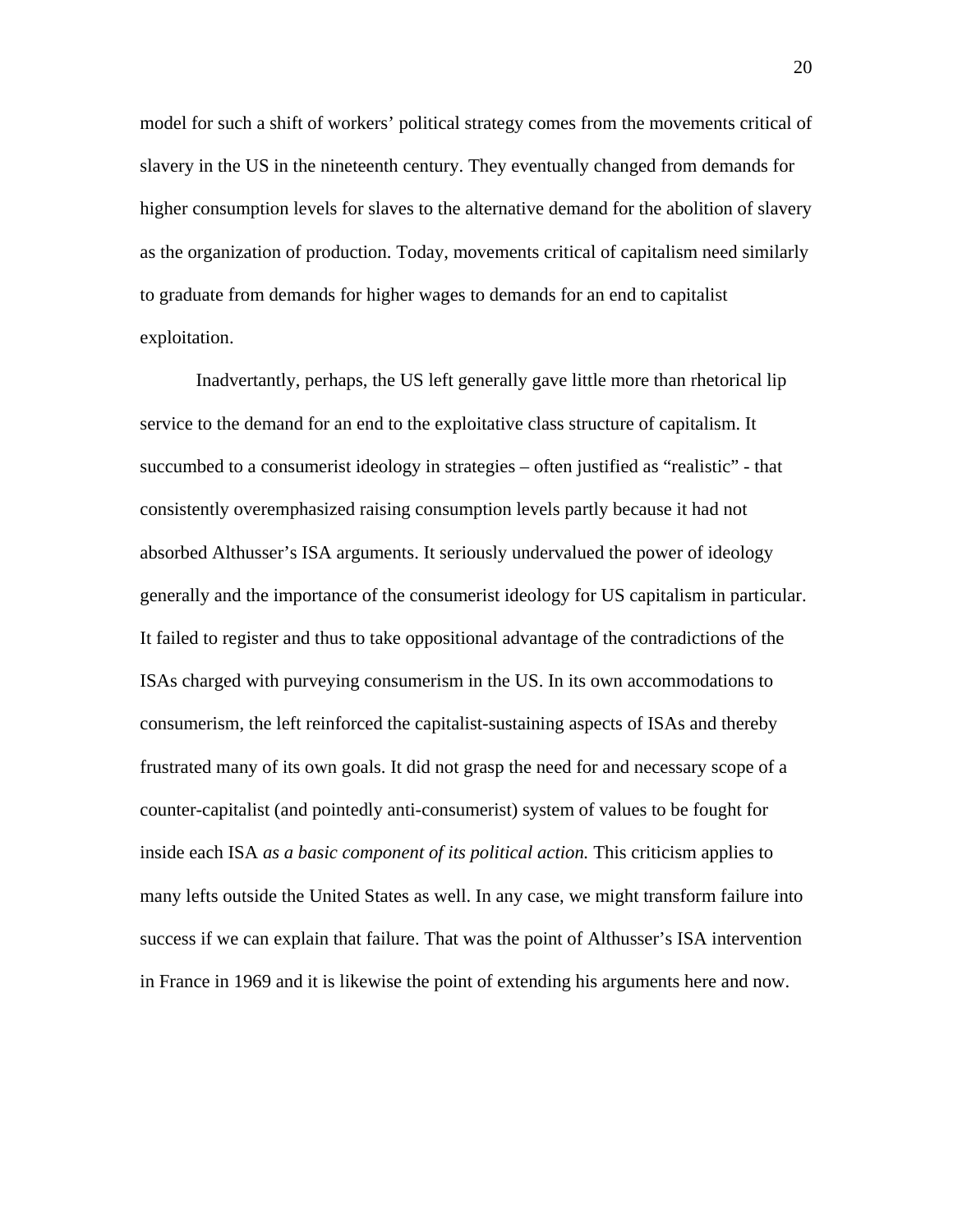#### Endnotes:

<sup>3</sup> Althusser uses these terms repeatedly, on pages 137, 150, 154 and 156, to pinpoint what was, for him, the definitional core of the capitalist mode of production: the economic relation whereby some take and use (socially distribute) the surplus produced by others. In a personal communication to this writer in 1979, Althusser stated that "Marxists need to rescue the precise notion of exploitation from the ever-vaguer usages of 'mode of production' by both Marxists and non-Marxists." By contrast, in a non-exploitative class structure such as the communist, the workers who generated a surplus would also be the collective appropriators of that surplus (Resnick and Wolff 2002, Part 1). 4

<sup>4</sup> Althusser's argument here is quite subtle. He insisted that the distinction between RSA and ISA was a matter of emphasis and degree. The RSA, he said, worked mostly by force and secondarily by ideology, whereas the reverse applied to the ISA (p. 145). Althusser thus recognized the social diffusion of mechanisms of power and repression stressed by Foucault, but, unlike the latter, systematically maintained the distinction between power and ideology as central to his argument about capitalism's reproduction. <sup>5</sup> See his important essay "Contradiction and Overdetermination" (1970, 87-128. The importance of overdetermination and its relation to constitutivity as a new and different Marxian concept of cause and effect are discussed at length in Resnick and Wolff, (1987, pp. 81-106).

<sup>6</sup> Part autobiography, part confession, and part Marxist psychosocial analysis: Althusser, 1993.

<sup>8</sup> Socialist and communist labor unionists in the US have tried repeatedly to criticize "pork-chop unionism" and advocate a broadening of union goals to social issues including some reorganization of production itself. Sometimes this broadening went so far as to challenge, usually in quite limited ways, the organization of production so as to give workers greater power and authority on the job. However, a program of demanding a change from exploitative to non-exploitative class structures happened extremely rarely. In any case, the inability of socialist and communist unionists even to achieve some broadening in most cases attests to the rank and file's immersion in the consumerism promoted by ISAs – including most labor unions - in the US.

<sup>&</sup>lt;sup>1</sup> The article appeared first in the French journal *La Pensee* in 1970; it was then reprinted in the collection of Althusser's articles translated into English by Ben Brewster and published as Lenin and Philosophy by New Left Books in London in 1971, 127-186; there followed several subsequent reprintings. The page numbers here refer to the Monthly Review edition of 1978. Althusser later responded to critics of his initial argument about ideological state apparatuses: "Note sur les AIE" (1971, 253-267). 2

Althusser explicitly (p. 142) credited Gramsci's work as one basis for his own.

<sup>&</sup>lt;sup>7</sup> See the analysis of such feudal class structured households in Fraad, Resnick, and Wolff, (1994).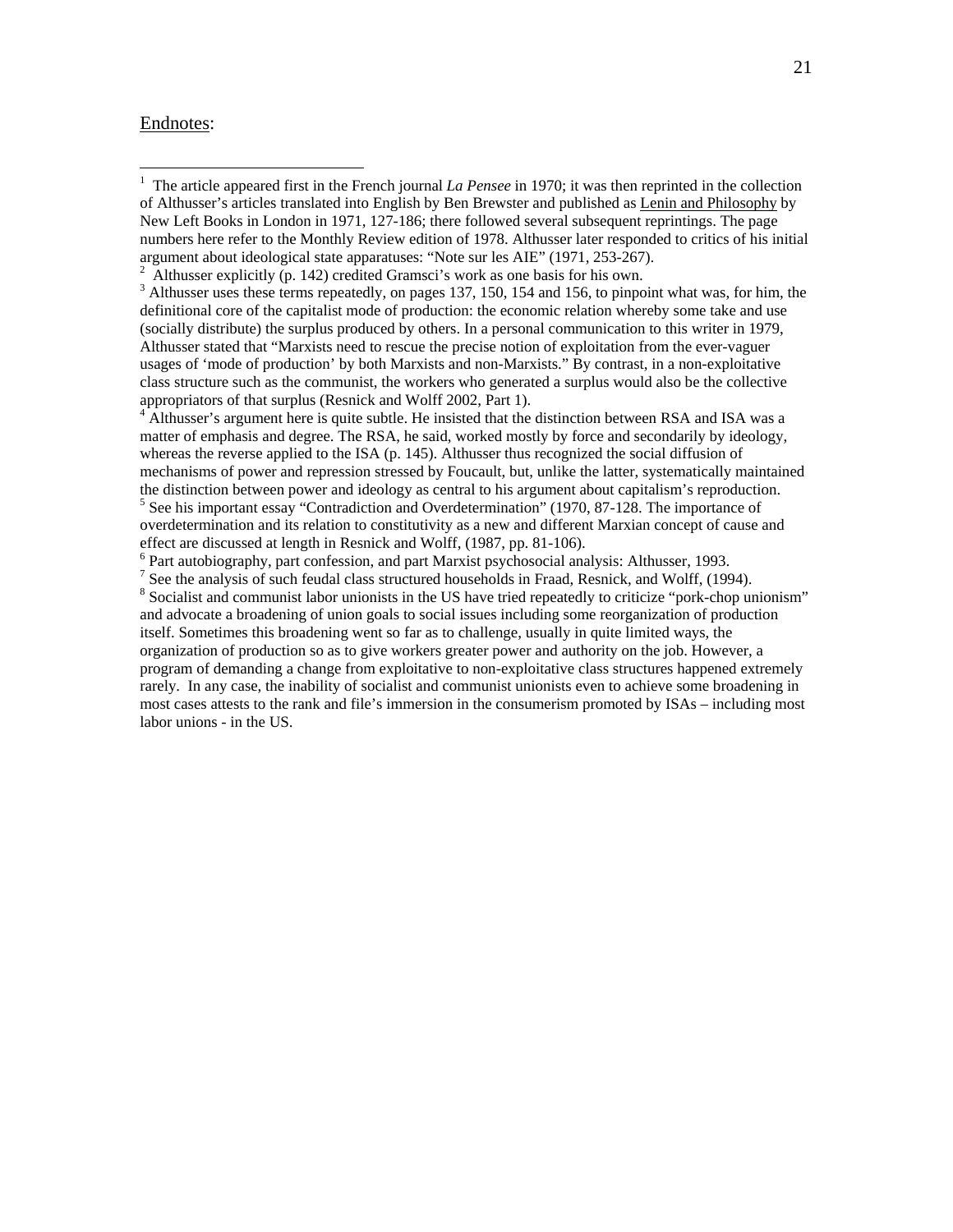### **REFERENCES**

 $\overline{a}$ 

| Althusser, Louis. 1970. "Overdetermination and Contradiction." In For Marx (Trans. By<br>Ben Brewster). New York: Vintage Books, 87-128.                                                             |
|------------------------------------------------------------------------------------------------------------------------------------------------------------------------------------------------------|
| . 1976. Essays in Self-Criticism. (Trans. By Grahame Lock). London:<br>New Left Books.                                                                                                               |
| . 1978. Lenin and Philosophy. (Trans. By Ben Brewster). New York:<br>Monthly Review Press.                                                                                                           |
| . 1993. The Future Lasts Forever. (Edited by Olivier Corpet and Yann<br>Moulier Boutang and translated by Richard Veasey). New York:<br>The New Press.                                               |
| . 1995. Sur la reproduction. Paris: Presses Universitaires de France.                                                                                                                                |
| Anderson, Perry. 1976. Considerations on Western Marxism. New Left Books.                                                                                                                            |
| Callinicos, Alex. 1976. Althusser's Marxism. London: Pluto.                                                                                                                                          |
| Fraad, Harriet, Resnick, Stephen and Wolff, Richard. 1994. Bringing It All Back Home:<br>Class, Gender and Power in the Modern Household.                                                            |
| Haug, Wolfgang Fritz. 1986. Critique of Commodity Aesthetics: Appearance, Sexuality,<br>and Advertising in Capitalist Society. Trans. By Robert Bock.<br>Minneapolis: University of Minnesota Press. |
| Hall, Stuart. 1996. Critical Dialogues in Cultural Studies. (Edited by David Morley and<br>Kuan-Hsing Chen). London and New York: Routledge.                                                         |
| Hirsch, Joachim. 1980. Der Sicherheitsstaat. Frankfurt: EVA.                                                                                                                                         |
| Hirst, Paul. 1979. On Law and Ideology. London: Macmillan.                                                                                                                                           |
| Jessup, Bob. 1982. The Capitalist State. New York and London: New York University<br>Press.                                                                                                          |
| Laclau, Ernesto. 1977. Politics and Ideology in Marxist Theory. London: New Left<br>Books.                                                                                                           |
| Laclau, Ernesto and Mouffe, Chantal. 1985. Hegemony and Socialist Strategy. London                                                                                                                   |

J.